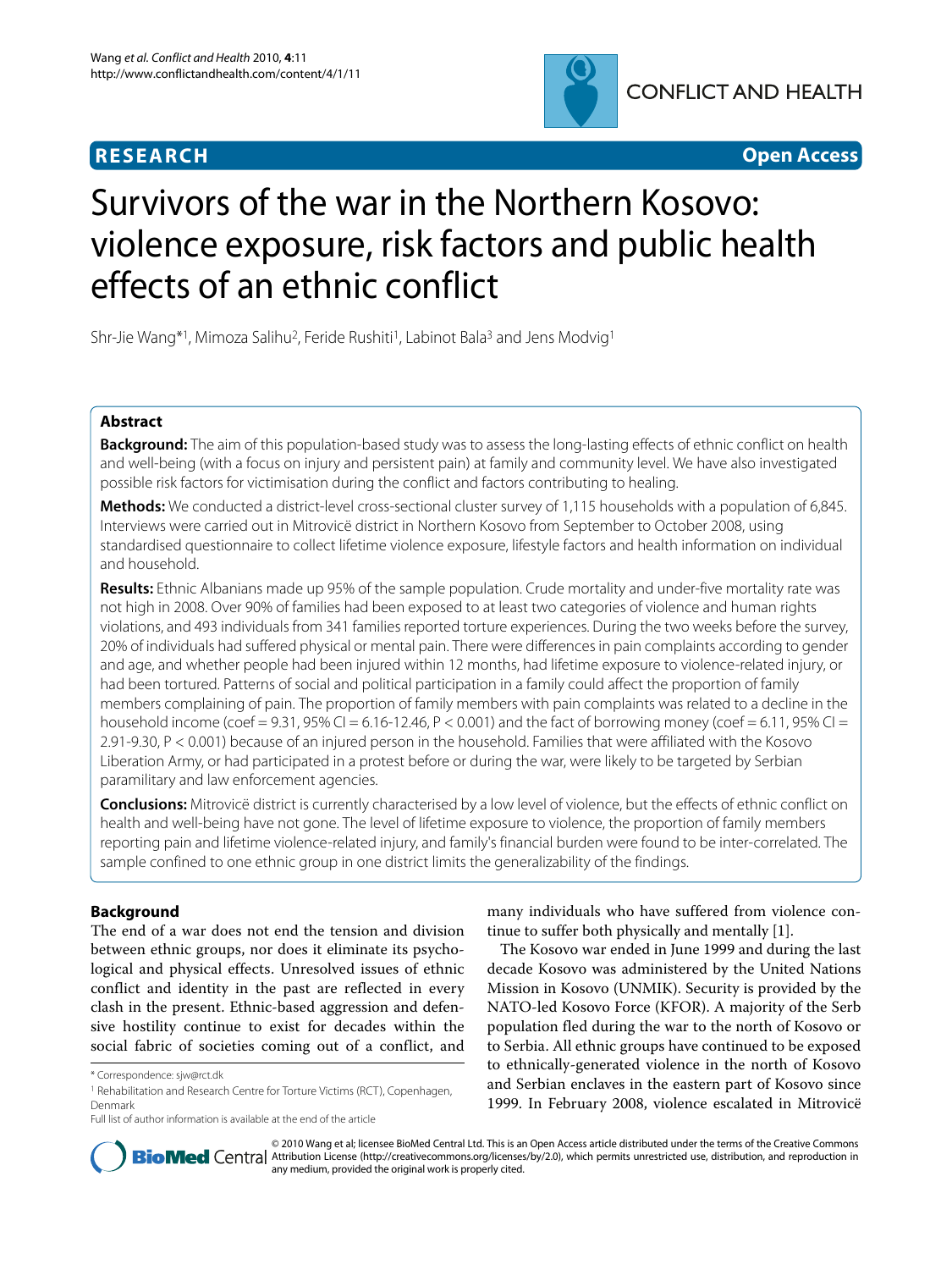district following the declaration of independence by the Albanian majority in Kosovo.

#### **Objectives**

Recent studies have found medium-term and long-term mental health consequences of conflict and a high level of psychopathological symptoms in Kosovo. The prevalence of post-trauma stress disorder (PTSD) was about 17-24% among the population [\[2](#page-15-1)-[5\]](#page-15-2) and was 14-90% among the emergency department outpatients two years after the war [[6,](#page-15-3)[7\]](#page-15-4). There were significant correlations between avoidance experience and psychological distress, and PTSD diagnosis was associated with lower scores on all dimensions of the Medical Outcomes Study 36-Item [[8,](#page-15-5)[9\]](#page-15-6). It is known in other settings that there is a tendency for intentionally inflicted pain to persist for a long time [[10-](#page-15-7)[12](#page-15-8)], but there is a lack of studies with a focus on pain as a somatic complaint in the post-conflict population in Kosovo.

The Kosova Rehabilitation Centre for Torture Victims (KRCT) has been providing treatment since 1999 to traumatised population and training for the doctors in the municipal family health centres across Kosovo in identifying and treating trauma victims. In 2005, KRCT implemented a national-wide population-based study on longterm effects of war on mental health. They found that the population in the Mitrovicë district had a lower prevalence of severe depression, anxiety and insomnia, as well as a lower score on suicide ideation, than people in other districts in Kosovo, despite the fact that the population in the Mitrovicë district had experienced a higher number of traumatic events and they faced stronger resistance from the Serb population [\[5](#page-15-2)[,13](#page-15-9)].

KRCT plans to improve its facility-based service and extend its community intervention in the violence-prone area of Mitrovicë district. Therefore, this district-level study served as a baseline and need assessment. The study population will receive the support from KRCT based on the need identified. The population-based study consists of two components: a household survey and a detailed assessment of victims of massive violence at the mobile clinics. We carried out a household survey to estimate the prevalence of lifetime exposure to organized crime and political violence (OPV) and human rights violations among people currently living in Mitrovicë district, as well as annual injury rate, prevalence of violencerelated injury and persistent pain. In addition, we collected background data on mortality rate and under-five mortality rate in this area. We aimed to identify the risk factors of victimization during the conflict, and factors contributing to the subsequent healing of trauma. Finally we collected data in order to quantify the association between violence exposure in a conflict setting and the

rate of injury and persistence of pain, as well as the financial burden for families.

### **Methods**

The study in Kosovo forms the second part of a multicountry epidemiological study on massive exposure to violence and its health impact among the affected population. The first study was implemented in Meherpur district of Bangladesh (score 4 on Political Terror Scale [\[14](#page-15-10)]) in February-March 2008 [[15,](#page-15-11)[16\]](#page-15-12). A further study will be implemented at a third site in 2010. The key components of this methodology are: 1) collection of statistical data and mapping information; 2) a fact-finding mission and key informant interviews; 3) a population-based study consisting of two components: a household survey followed by detailed screening of selected victims of OPV and human rights violations at mobile clinics. Statistical data were collected from the Ministry of Health of Kosovo and the Organization for Security and Co-operation in Europe (OSCE) mission in Kosovo. Mapping was excluded from the Kosovo study since we were unable to obtain the vector layer.

#### **Household survey**

The study was conducted in three municipalities of Mitrovicë district of Kosovo (score 2 on Political Terror Scale [\[14\]](#page-15-10)) from 12 September to 14 October 2008 using a standard methodology adapted from a WHO guideline [[17\]](#page-15-13).

#### **Study areas**

Mitrovicë district is located approximately 40 km north of the capital of Kosovo, Pristina. Since the 1999 conflict, the district and the town have been divided. The district contains six municipalities: the southern part of Mitrovicë, Skënderaj, and Vushtrri are inhabited by an Albanian majority, while Zubin Potok, Zvečan, and Leposavić are dominated by Serbs.

Mitrovicë municipality consists of one town and 49 villages. The southern part of the town is dominated by Kosovo Albanians. KFOR guards the bridges linking the two sides of the town and strictly regulates bridge crossing to prevent clashes between Albanians and Serbs. In the northern part of town, there are approximately 20,000 inhabitants, 17,000 of whom are Kosovo Serbs (displaced population estimated 5,000 to 7,000). The remaining 3,000 are Kosovo Albanians, Bosniaks, Turks, Roma, Ashkali, Egyptian and a small Gorani community. Vushtrri municipality consists of one town and 66 villages, located between the capital Pristina and Mitrovicë district. There is a Serbian population estimated at 4,000 in the villages of Gojbulje, Prelluzhë, and Grace. Kosovo Albanians and Kosovo Serbs live together in Banjska/ Bajskë village. The Skënderaj municipality consists of a town and 52 villages. During the NATO bombing cam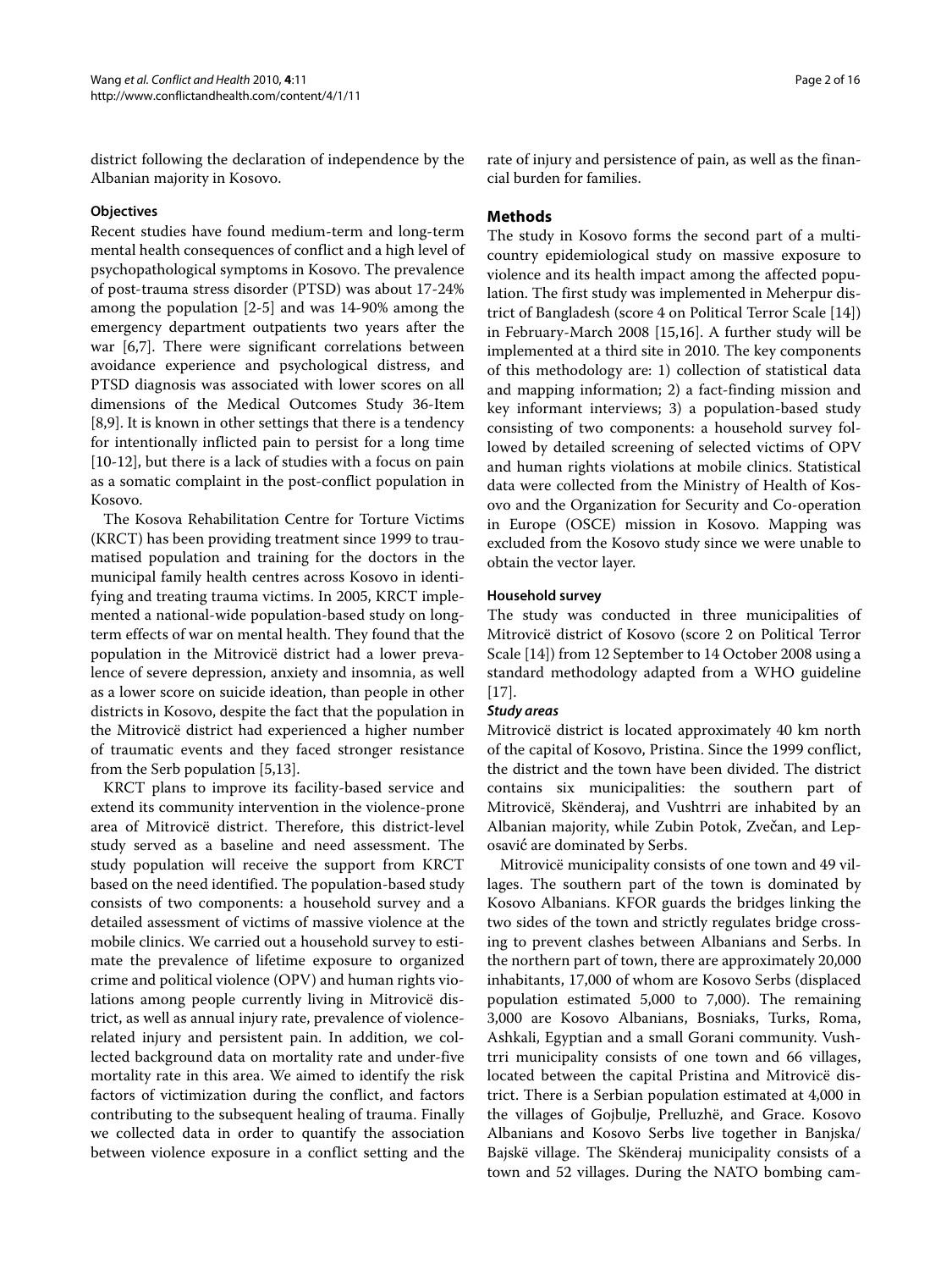paign many villages in Skënderaj municipality were systematically destroyed by the Serbian army, as they were the strongholds of the resistance movement.

#### **Sample size**

A standard statistical formula provided by the United Nations Children's Fund (UNICEF)[[18](#page-15-14)] was used to calculate the sample size:  $n = [4 (r) (1-r) (f) (1.1)]/[(e^2) (p)$ (nh)]. The total serious injury rate was estimated to be 15% in 1999 [\[19](#page-15-15)] and we expected to have a big margin of error in the violence-related injury rate. A minimum sample size of 336-818 households was necessary, based on the following assumptions: prevalence of lifetime experience of violence-related injury of 15-30% (r), estimated design effect 2 (f), estimated non-response rate of 10%, a margin of error of 10% (e), and an average household size of 6.1 (nh) in Kosovo. The sample size was increased by 25% given that a substantial number of family members might have been absent, being seasonal workers in Western Europe. Design effects can vary within the same survey. We assumed that the level of household exposure to violence and human rights violations varied. Some had higher exposure to massive violence (including torture or execution) because the family members were affiliated with Kosovo Liberation Army, while others were simply forced to leave their home towns. Although the families in a sampled cluster may have similar experience of violent attacks, the individuals were not likely to have similar experience of perceived pain or similar physical or mental disability characteristics. Key informant interviews showed that the households in the same neighbourhood did not have similar financial state. Their income depended on availability of financial support from relatives living abroad and on their involvement in underground economic activities. Therefore, we decided to estimate the design effect at 2 and then adjust for cluster effect for the outcomes. The sample size finally used was 1,100 households (22 clusters with 50 households per cluster), which was convenient for comparison with other study sites.

#### **Sample selection**

There has been no census in Kosovo since 1991. Population estimates from OSCE mission in Kosovo in 2005 were used as a sampling frame. The estimated population of the three municipalities in Mitrovicë district (Mitrovicë, Skënderaj, and Vushtrri municipalities, including the Serb-dominated areas) was 303,000 in 2008. Serbs were estimated to comprise 7% of the total population while Bosniaks, Roma and Turks comprised 1% of the total population. A method of two-stage cluster sampling using probability proportional to size was employed. The ratio of cluster numbers for the urban and rural area is based on the ratio of the population (42%: 58%). No household lists were available and population size of each village was also unknown. Therefore we

treated each of 167 villages as a potential cluster. The housing units located within towns were included in the list of urban clusters. Nine urban clusters (five for Mitrovicë, one for Skënderaj, and three for Vushtrri) and 13 rural clusters (four for Mitrovicë, four for Skënderaj, and five for Vushtrri) were randomly selected for the household survey.

#### **Case definitions used during the survey**

"Household" was defined as a group of individuals who live under the same roof and eat together. The definitions of "torture and other cruel, inhuman or degrading treatment or punishment" and "forced or compulsory labour" were those provided by the relevant UN Conventions, the Geneva Convention additional protocol II, which addressed the protection of objects indispensable to the survival of the civilian populations (Article 14) and the prohibition of forced movement of civilians (Article 17). The convention specifically defines torture as: any act by which severe pain or suffering, whether physical or mental, is intentionally inflicted on a person for such purposes as obtaining from him or a third person, information or a confession, punishing him for an act he or a third person has committed or is suspected of having committed, or intimidating or coercing him or a third person, or for any reason based on discrimination of any kind, when such pain or suffering is inflicted by or at the instigation of or with the consent or acquiescence of a public official or other person acting in an official capacity. It does not include pain or suffering arising only from, inherent in or incidental to lawful sanctions. The definition of "violence" was adapted from the WHO's definition [[20\]](#page-15-16). The classification of "injury and death case" is provided by the WHO [\[17](#page-15-13)] and the International Statistical Classification of Diseases and Related Health Problems, 10th edition (ICD-10)[\[21](#page-15-17)]. "Violence-related injury" includes injury resulting from interpersonal violence and self-directed violence. It also includes injury in the context of collective violence such as legal intervention, war, civil insurrection and disturbances (demonstrations or riots). Violence-related deaths therefore included homicide and suicide. Deaths that had occurred within the last 12 months were reported by household members. Both types of pain, physical and mental, were self-reported. Mental pain is highly subjective and it includes emotional, psychological and spiritual pain.

#### **Study implementation**

Interviews with key informants (municipality officials, treatment providers and war survivors) were carried out ahead of the household survey, to obtain an overview of ongoing conflict in this border region between Kosovo and Serbia, and collect qualitative data on the well-being of war survivors. Many of the victims among the key informants had been connected with the Kosovo Liberation Army, and were still very hostile to Serbs. We were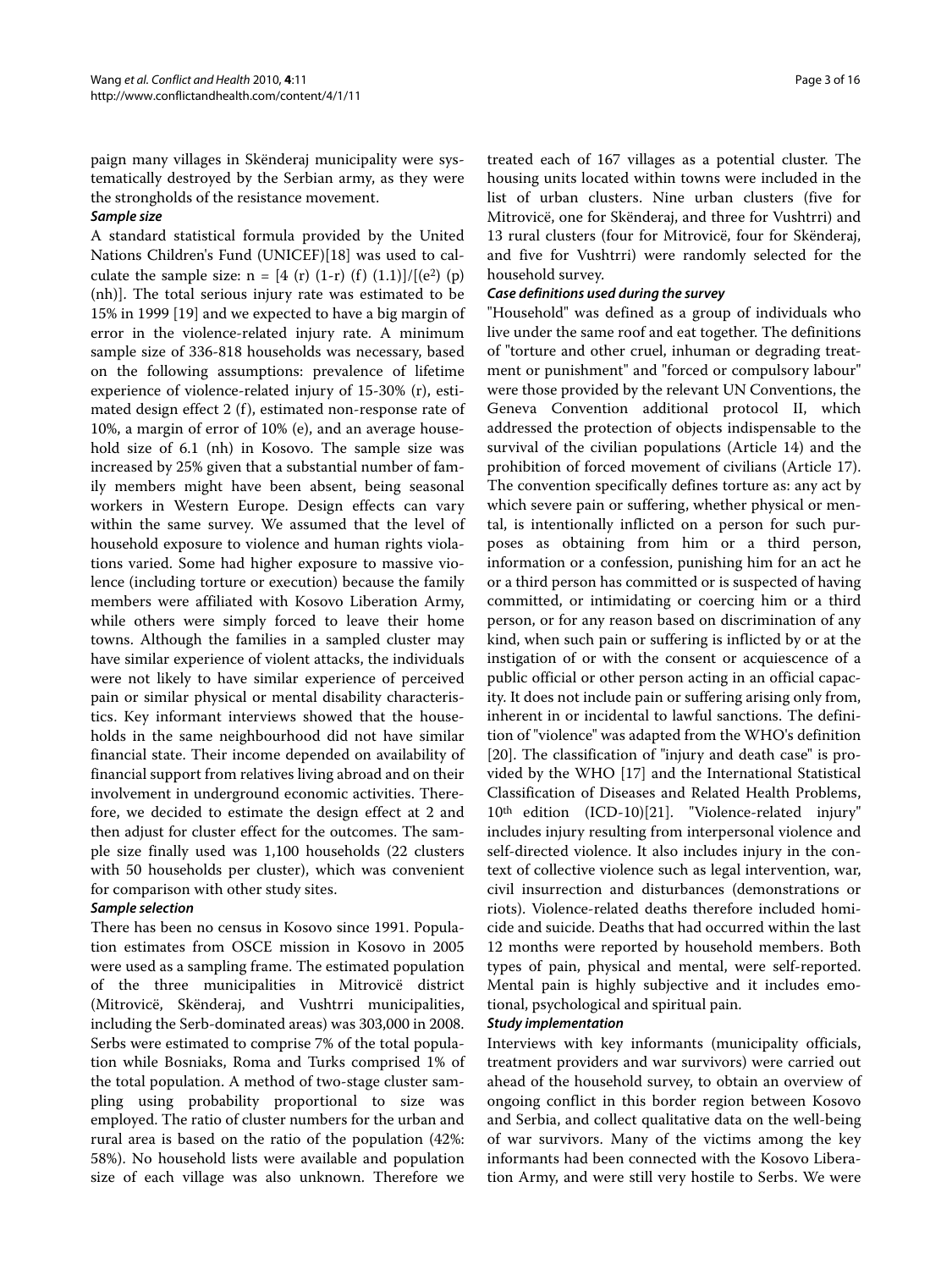also informed that although unemployment is extremely high in Kosovo, the underground black economy is blooming. Families tend to hide income or forge income information to avoid taxes.

The self-reported structured questionnaire used in the household survey was developed in English and translated into Albanian and Serbian. The questionnaire was modified on the basis of the knowledge generated from the interviews with key informants. The interviewer team was composed of seven women and four men. We included more women because we expected that the majority of respondents during the daytime would be women. The team included a Turkish social worker who spoke both Albanian and Turkish, one Serb nurse and two Serbian-speaking psychology students of Albanian ethnicity. The team members received a four-day training in survey and safety procedures.

Each municipality office was informed in advance of the purpose and procedure of the proposed study. The interviewer visited a sample of households, chosen using an appropriate household sampling interval (*n*), which depended on the approximate estimate of village size. For the selection of households, a team of interviewers chose at random a direction at the main square or centre of the village. The first surveyed house was the *n*-th house on the street in the selected direction, and subsequently the interviewers walked along the street from the centre to the periphery. In a block of apartments in the urban area the *n*-th apartment from the ground floor was selected. If the household was empty, the next one was chosen. The interviews were conducted with the household heads or their spouses after obtaining their informed consent. The other adult household members were asked to stay around to confirm the information provided. The interviewer and principal investigator reviewed all answers for completeness at the end of each day. One cluster was completed when 50 households had been visited or there were no more households. When the first part of the study, household survey, was completed, a selected group of primary victims and secondary victims (family members who were also traumatised by being witnesses to the incident) were invited to attend the subsequent mobile clinics for a detailed assessment. The recruitment criteria, methods and the results will be presented elsewhere.

#### **Quality assurance**

During the household survey, every tenth participating household was randomly selected for spot-check by deputy team leaders. The dataset was checked three times for discrepancies.

#### **Statistical analysis**

Data entry, processing, and analysis were carried out using Microsoft Access 2000, Epi Info™ 6.04 (CDC

Atlanta, USA, 2001), and Stata 9.2 (StataCorp LP, Texas, USA, 2003). The household income level was classified as:  $0 \in \mathbb{R}$  per month, 1-50  $\in \mathbb{R}$  per month, 51-100  $\in \mathbb{R}$  per month, 101-200  $\mathbf \epsilon$  per month, 201-400  $\mathbf \epsilon$  per month, and higher than 400  $\epsilon$ . Descriptive analyses were performed to estimate the frequency distribution of outcome variables. A generalised linear model was used to assess the association between binary outcomes and explanatory variables.

#### **Ethics evaluation**

This study abides by the Declaration of Helsinki and Danish law. Ethical clearance was granted by the Ethics Committee of the Academy of Medical Sciences of Kosovo. There was no financial incentive for participation in the household survey and the subsequent visit to the mobile clinic. Confidentiality was guaranteed for all the participants.

#### **Results**

#### **Survey population and basic data**

A total of 1,115 households with a population of 6,845 were surveyed. The average household size was 6.1 persons (Albanian: 6.2 and Serbian: 4.1), which is the same as the OSCE estimate. The age ranged from 0 to 99 years with a mean of 29.6 years. The demographic profile of the sampled households is shown in Table 1. Serbs comprised 3% of sampling population in our study and no Roma was interviewed.

Around 40% of heads of households were jobless or had unpaid work, 12% of households reported the total household income below the poverty line (0-50  $\epsilon$  per month). However, we found that many houses and apartments in this area had been renovated inside and outside with support of many countries or international aid agencies and the majority had new furniture. At least one person in the household has a mobile phone. The income information could be incorrect; we further classified 612 households with household income of 0-200  $\epsilon$  per month as poorer families and 503 households with household income above 200  $\epsilon$  per month as richer families, taking into account that the average monthly salary of public servants in the health facilities [\[22](#page-15-18)] or the employees in state-owned companies in Kosovo was 200 €. Over one quarter of households reported that a family member worked or was affiliated with Kosovo Liberation Army before or during the war, other information about political and social activities is given in Table 1.

Crude mortality rate, under-five mortality rate, annual injury rates and lifetime experience of violence-related injury are shown in Table 2. The heads of sampled households or their spouses reported that 111 persons have died within 12 months of the survey and one of them had been killed as a result of a violent attack. They have also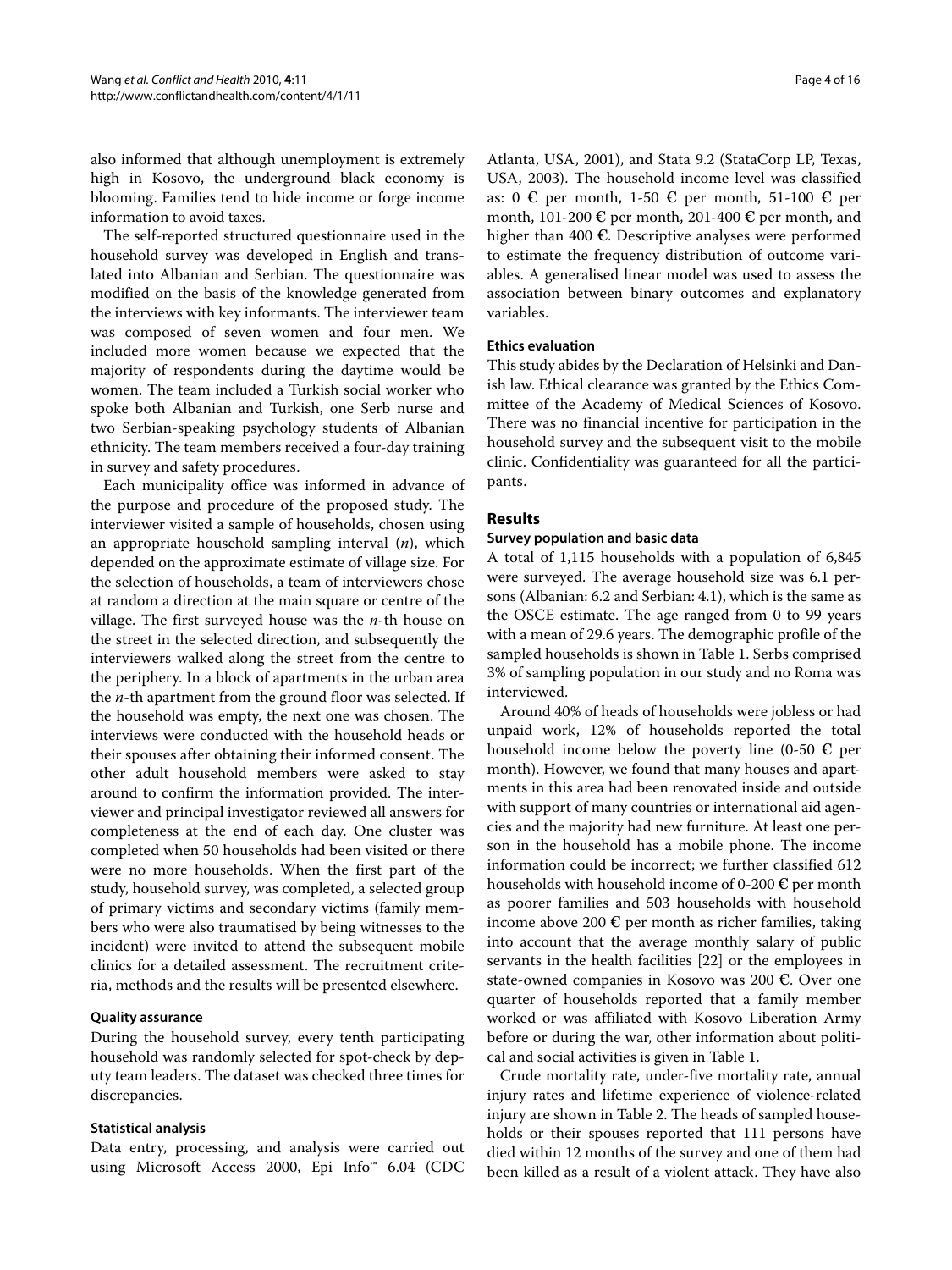| Social demographic data of sampled households              | <b>Variables</b>                                  | No. of households (%) |
|------------------------------------------------------------|---------------------------------------------------|-----------------------|
| Mitrovicë (district)                                       | Mitrovicë municipality                            | 427 (38.4)            |
|                                                            | Skënderaj municipality                            | 271 (23.9)            |
|                                                            | Vushtrri municipality                             | 402 (37.7)            |
| <b>Ethnicity</b>                                           | Albanian                                          | 1067 (95.7)           |
|                                                            | Serb                                              | 33(3.0)               |
|                                                            | Bosnian                                           | 6(0.5)                |
|                                                            | Turk                                              | 9(0.8)                |
| Religion of head of household                              | None                                              | 2(0.2)                |
|                                                            | Muslim                                            | 1080 (96.9)           |
|                                                            | Orthodox                                          | 11(1.0)               |
|                                                            | Roman catholic                                    | 8(0.7)                |
|                                                            | Others                                            | 14(1.3)               |
| <b>Education level of head of household</b>                | None                                              | 76 (6.8)              |
|                                                            | Primary                                           | 323 (29.0)            |
|                                                            | Secondary                                         | 554 (49.7)            |
|                                                            | College or university                             | 144 (12.9)            |
|                                                            | Post-graduate                                     | 15(1.4)               |
|                                                            | Koran school only                                 | 1(0.1)                |
|                                                            | Other                                             | 2(0.2)                |
| Occupation of head of household                            | Not working                                       | 239 (21.4)            |
|                                                            | Household work                                    | 224 (20.1)            |
|                                                            | Agriculture, fishing, animal husbandry or hunting | 10(0.9)               |
|                                                            | <b>Business</b>                                   | 78 (7.0)              |
|                                                            | Government, NGOs or political party               | 17(1.5)               |
|                                                            | Service, journalist or teacher                    | 289 (26.0)            |
|                                                            | Pension                                           | 215 (19.3)            |
|                                                            | Others                                            | 41 (3.7)              |
| Monthly income of household                                | $0 \in$                                           | 79 (7.1)              |
|                                                            | $0 < x \leq 50 \, \text{C}$                       | 56(5.1)               |
|                                                            | $50 < x \leq 100 \text{ C}$                       | 247 (22.2)            |
|                                                            | $100 < x \leq 200 \text{ C}$                      | 230 (20.6)            |
|                                                            | $200 < x \leq 400 \text{ C}$                      | 364 (32.7)            |
|                                                            | $x > 400 \text{ }C$                               | 139 (12.5)            |
| Family member is actively involved in a political<br>party | No involvement                                    | 997 (89.4)            |
|                                                            | Democratic League of Kosovo (LDK)                 | 21(1.9)               |
|                                                            | Democratic Party of Kosovo (PDK)                  | 63 (5.7)              |
|                                                            | Other political party in Serbia                   | 21(1.9)               |
|                                                            | Missing                                           | 13(1.2)               |
|                                                            |                                                   |                       |

# **Table 1: Social demographic profile of sampled households, n = 1115.**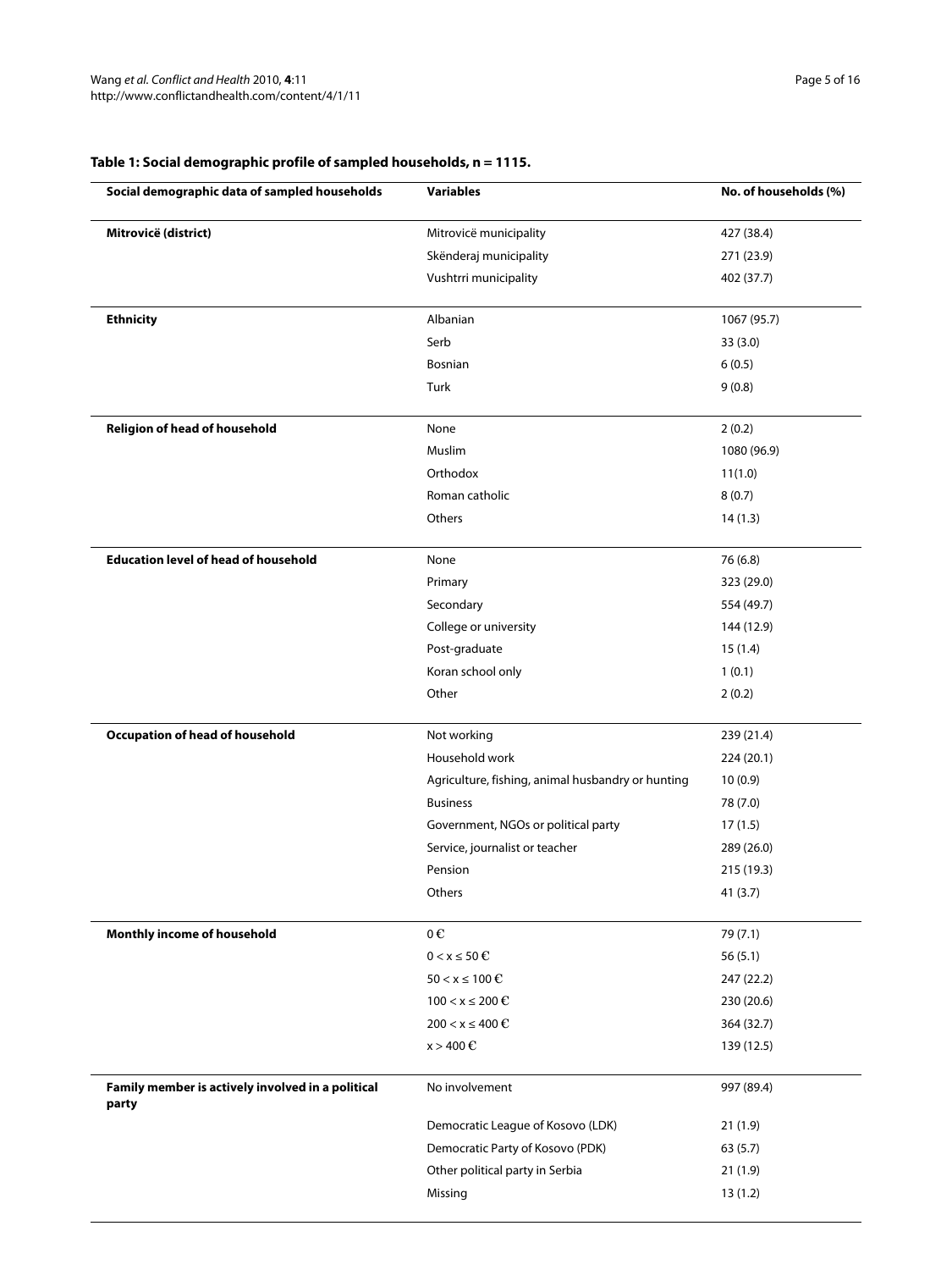| Family member has ever participated in a<br>demonstration, a strike or a human rights rally | No          | 462 (41.4)  |
|---------------------------------------------------------------------------------------------|-------------|-------------|
|                                                                                             | Yes         | 653 (58.6)  |
| Family has personal, financial or political conflict<br>with families of other ethnicities  | No conflict | 1001 (89.8) |
|                                                                                             | Yes         | 114 (10.2)  |
| <b>Family member worked with Kosovo Liberation</b><br>Army before or during the war in 1999 | No          | 830 (74.4)  |
|                                                                                             | Yes         | 285 (25.6)  |
| Family member or friends work with a law<br>enforcement agency before or during the war     | No          | 1066 (95.6) |
|                                                                                             | Yes         | 49 (4.4)    |

#### **Table 1: Social demographic profile of sampled households, n = 1115. (Continued)**

reported that during their lifetimes, 106 household members had been killed due to torture and political violence, and four had tried to commit suicide.

Complaints of pain (physical or mental) within two weeks preceding the survey are shown in Table 2 and Figure [1](#page-7-0). Over 20% of the population had pain complaints. Pain complaints were statistically associated with gender (odds ratio [OR] is 1.52 for females, 95% CI: 1.31-1.71, P < 0.001) and increased with age over 35 years old (Figure [2a](#page-8-0)). Adjusted for the family effect and interaction between gender and age groups in a generalised linear model, the reporting of pain increased if people had been injured within 12 months (OR = 3.33, 95% CI: 2.45 - 4.54, P < 0.001), had had lifetime exposure to violence-related injury (OR = 1.91, 95% CI: 1.11 - 3.28, P < 0.05), or torture experience during their lifespan (OR = 3.19, 95% CI: 2.32 - 4.40, P < 0.001) (Figures [2](#page-8-0)b-2d).

### **Level of violence exposure**

Over 90% of households ( $n = 1,022$ ) had been exposed to at least two categories of OPV and human rights violations. Forced evacuation and displacement was the most frequently reported (Table 3). Overall, 80% of households experienced gunshots or shelling or fighting in their neighbourhood and 10% of households reported that at least one of household members was missing or became disabled due to the Kosovo war. Reporting of sexual crime was very low. There were 493 persons (6.8%) who had been tortured within their lifespan (based on the strict UN definition), while more than 30% of households were affected as the members had been subjected to wider extent of abusive treatments, including torture or other cruel, inhuman or degrading treatments or punishments (Tables 2 and 3). Only 3% of the population reported lifetime experience of violence-related injury, which implies that half of the torture incidents involved could be psychological rather than physical torture. **Vulnerability to violence and human rights violations**

Adjusting for cluster effect of village, vulnerability to OPV and human rights violations varied with ethnicity, occupation, pattern of political and social participation and interpersonal relationships, as well as geographical location (Table 4). Skënderaj municipality was most hit by mass violence because historically it was the centre of the resistance movement of Kosovo Liberation Army. The households in the villages Shipol, Zhabor I, Poshtem, and 13 households in Mitrovicë town were re-classified as peri-urban because they are in a periphery urban environment or within a short walking distance from the municipal centres. The results showed that dwellings in the peri-urban area were less likely to have been burned than those in the urban area. We assume that it was due to lower density of dwelling in the peri-urban areas. If a member of an Albanian family worked or was affiliated with Kosovo Liberation Army, had ever participated in a protest or strike prior to 1999 or at wartime, or had a conflict with the families of other ethnicities, it was more likely that someone in this household would have been arrested or detained, have been in a combat situation, or have been tortured or executed (Table 4).

#### **Consequences for family health and finance**

The following results are all adjusted for the cluster effects of municipality, village, and location of dwelling and weighted for the family size. Families exposed to more categories of OPV and human rights violations showed higher regression coefficients for the proportion of household members reporting injury within 12 months, lifetime experience of violence-related injury, and pain complaints within two weeks preceding the sur-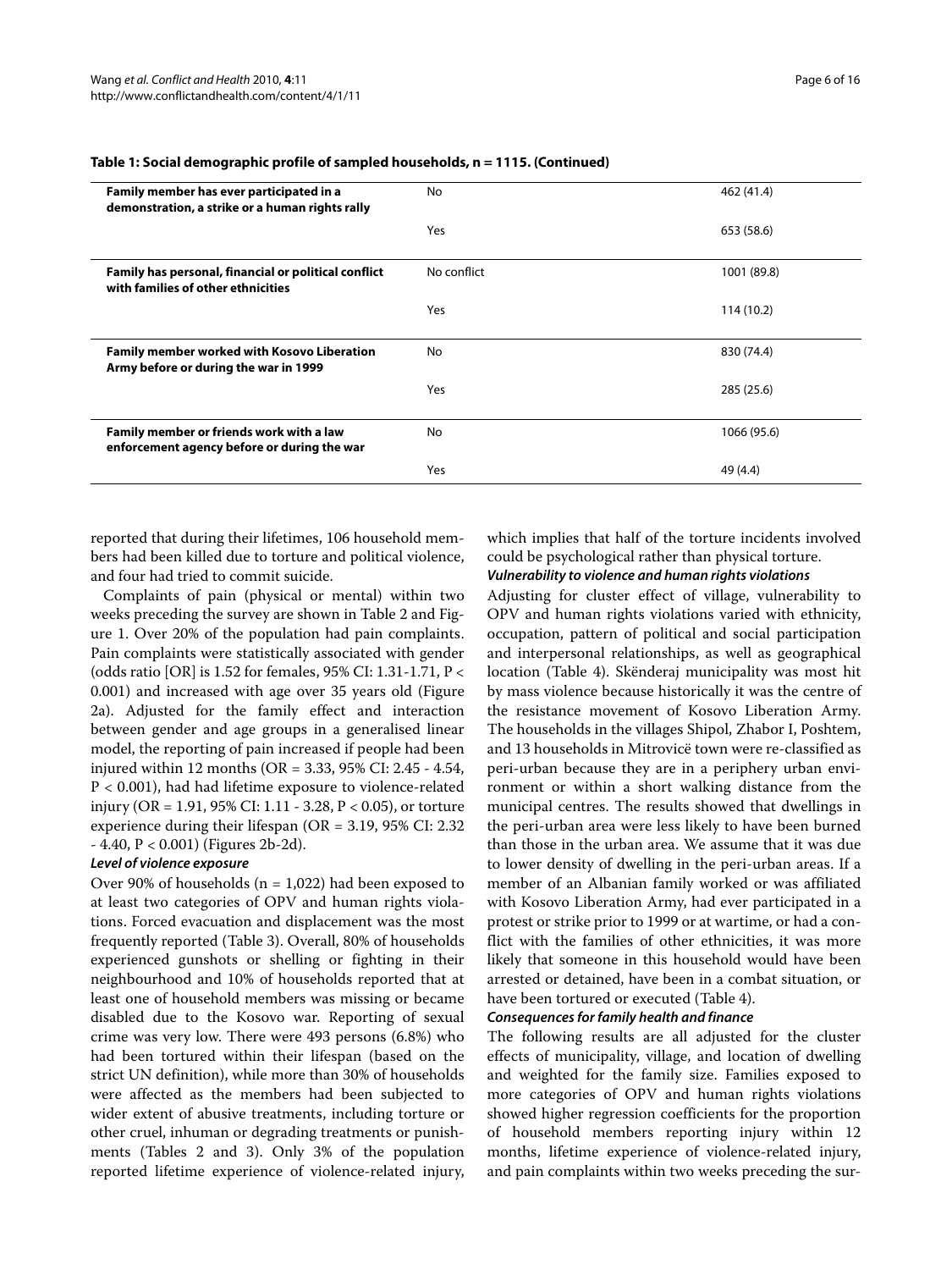| Age group                                             | Male (n)  | Female (n)           | Total (%)                                                                                    |
|-------------------------------------------------------|-----------|----------------------|----------------------------------------------------------------------------------------------|
| Age under 5                                           | 248       | 252                  | 500(7.3)                                                                                     |
| Aged 5-14                                             | 691       | 664                  | 1355 (19.8)                                                                                  |
| Aged 15-64                                            | 2264      | 2236                 | 4500 (65.7)                                                                                  |
| Age $\geq 65$                                         | 248       | 242                  | 490 (7.2)                                                                                    |
| Total                                                 | 3451      | 3394                 | 6845 (100)                                                                                   |
| <b>Mortality</b>                                      | No./Total | Deaths/1000/per year | <b>Remarks</b>                                                                               |
| Crude mortality rate (10.2007-09.2008)                | 111/6845  | 16.2                 | 13.9 deaths/1000/per year in Serbia in<br>2007: UN database                                  |
| Under-five mortality rate (10.2007-09.2008)           | 8/500     | 16                   | 8 deaths/1000/per year in Serbia in 2007:<br>UN database                                     |
| Mortality due to violent attack (10.2007-<br>09.2008) | 1/6845    | 0.15                 |                                                                                              |
| Injury and pain experience (self-<br>reported)        | No./Total | % (95% CI)           | <b>Remarks</b>                                                                               |
| Injury within the preceding 12 months                 | 328/6845  | 4.8 (4.29-5.30)      | National-wide surveys: severe injury<br>reported was 14.9% in 1999 and 5.9% in<br>2000 [3,4] |
| Lifetime experience of violence-related<br>injury     | 184/6845  | $2.7(2.30-3.07)$     |                                                                                              |
| Pain complaints within 2 weeks                        | 1465/6845 | 21.4 (20.43-22.37)   |                                                                                              |
| Lifetime experience of torture                        | 493/6845  | 7.2 (6.59-7.81)      | National-wide surveys: 48.9% in 1999,<br>11.7% in 2000 and 10.9% in 2005 [3,4,13]            |

#### **Table 2: Health indicators of sampled population in Mitrovicë district, n = 6845.**

vey (Table 5). When controlling the effect of level of OPV and human rights violations exposure, households where the head of a household was divorced (coef = 41.94, 95% CI: 3.38-80.49,  $P < 0.05$ ) had a higher proportion of family members with pain complaints, while the household where the head of a household was married had lower proportion of pain complaints (coef=-18.77, 95% CI=- 26.04- -11.50, P < 0.001). If a family member was currently involved with the Democratic Party of Kosovo (PDK), the political wing of the Kosovo Liberation Army, the proportion of household members who complained of pain was lower (coef=-9.1, 95% CI:-13.88- -4.33, P < 0.001).

It is shown that 45% of 175 families with an injured member had experienced a decline in household income. Debts ranged from 10 to 40,000  $\epsilon$  with an average loan of 1,137  $\epsilon$ . We adjusted for cluster effect, location of dwelling, ethnicity, marital status and occupation of head of household and weighted for the family size in a generalised linear model. The families  $(n = 883)$  exposed to at least four categories of violence and human rights viola-

tions were unlikely to be richer: have the household income above 200  $\epsilon$  per month during the survey period (OR = 0.69, 95% CI: 0.50-0.93, P < 0.05). These families were also more likely to bear a financial or social burden due to the presence of an injured person (Table 6).

Adjusting for cluster effect and household income and weighting for family size, a higher proportion of family members with lifetime experience of violence-related injury was associated with a decline of household income due to an injured member (coef:4.48, 95% CI: 1.71-7.55, P < 0.005). A strong association was also established between the proportion of family members with pain complaints within 2 weeks preceding the survey and a decline in the household income (coef =  $9.31$ ,  $95\%$  CI = 6.16-12.46,  $P < 0.001$ ) and also reports of having borrowed money (coef = 6.11, 95% CI = 2.91-9.30, P < 0.001) because of the presence of an injured person. Some family members had stopped working (coef =  $9.82$ ,  $95\%$  CI = 3.27-16.37, P < 0.005) or stopped going to school in order to take care of injured persons (coef  $= 17.56$ , 95% CI  $=$ 5.50-69.62, P < 0.005).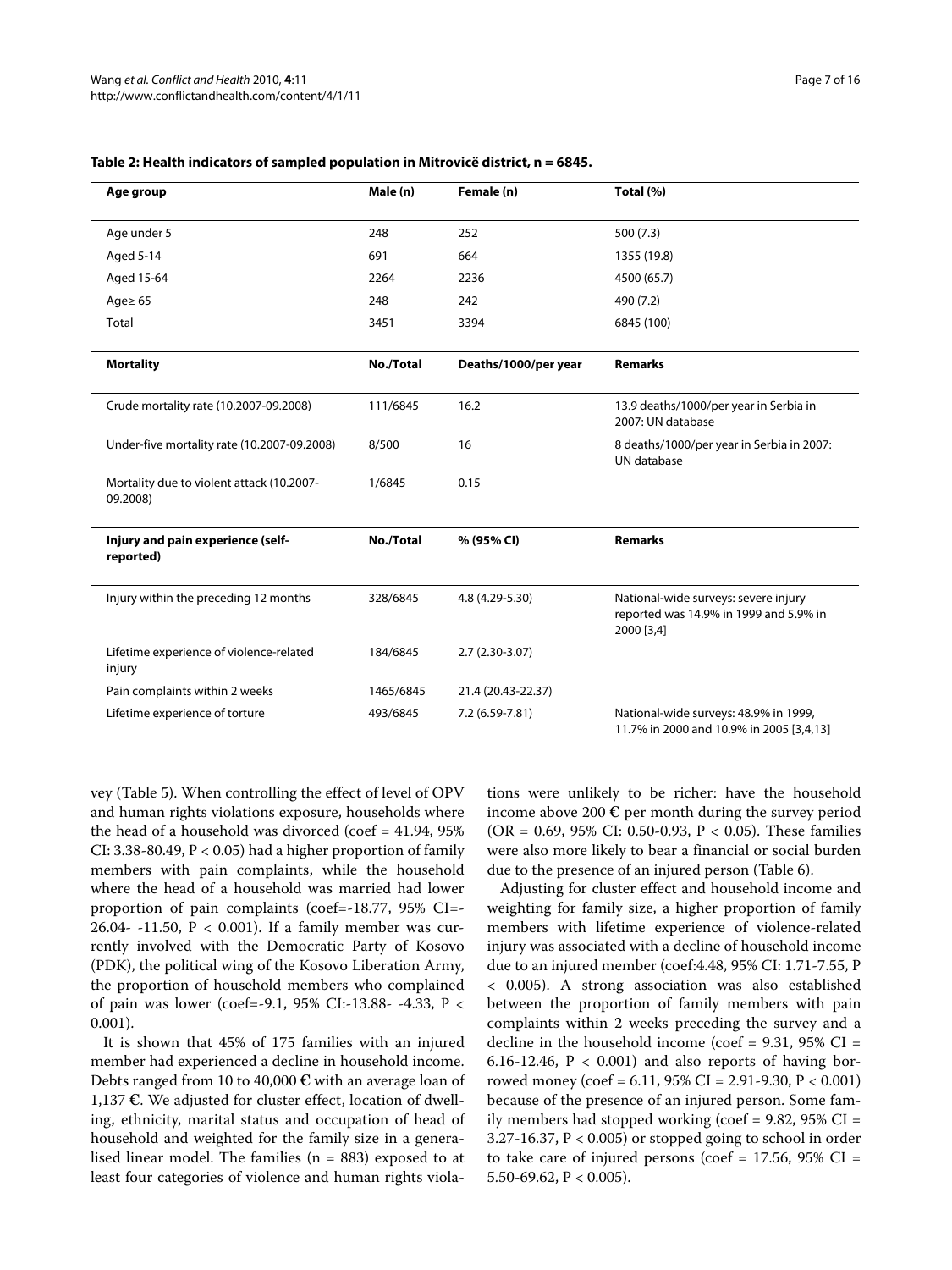<span id="page-7-0"></span>

#### **Discussion**

While it was shown earlier that the population in Mitrovicë district had more experience with traumatic events than other districts in Kosovo [[13\]](#page-15-9), our study demonstrated that Mitrovicë district was severely affected by ethnical conflict. Almost 90% of households experienced at least two categories of violence and human rights violations. Forced evacuation and displacement were frequently mentioned, and from the key informant interviews we learned that most people became traumatised after their return to Kosovo because they found their houses and property completely or partially destroyed. More than half (55%) of the houses were burned. They often found that close relatives or friends had been killed or were missing.

However, we did not intend for our results to represent the overall situation in Kosovo. The results of a districtlevel study, carried out 10 years after the war, cannot be directly compared with those based on national surveys [[3,](#page-15-19)[4](#page-15-20)[,23](#page-15-21)-[25](#page-15-22)], carried out during the war or some years ago. For instance, the prevalence of violence and human rights violations among Albanian refugees and civilians reported from other national-wide surveys was high. Cardozo *et al* estimated the prevalence of abuse and torture experiences at 48.9% in 1999, although it dropped to 11.7% in another survey in 2000 [[3](#page-15-19),[4\]](#page-15-20). The authors of above studies assumed that the discrepancy could be due to war survivors' failure to recall painful past events. However, one should not exclude the possibility that the torture experience reported by refugees or civilians at war time could be exaggerated owing to a wish to attract international aid or to gain asylum status. In 2005, KRCT found in a national-wide study in Kosovo that only 10.7% of the population reported being tortured [\[13\]](#page-15-9), although "torture" was not clearly defined. In our study we found an even lower rate of 7% in Mitrovicë district. This could be explained because we used a strict definition of a torture case based on the UN convention. It could also be due to survivors experiencing avoidance or having memory block 10 years after the event.

The effects of violence are not confined to individuals. Kosovo is a collectivistic society; therefore it was appropriate for us to use the household as a unit to study the impact of collective exposure to violence and human rights violations. For example, if we considered experience of torture based on the UN definition, the figures for torture in Mitrovicë district were low. But if a wide variety of abusive treatments was considered, we found that over 30% of households were affected. Family members who are not directly attacked can become "secondary victims" because they witnessed what was happening to their loved ones. Emotional disturbances were reported among the war survivors and their children after the war [[4,](#page-15-20)[26\]](#page-15-23). Emotional disturbance can be contagious among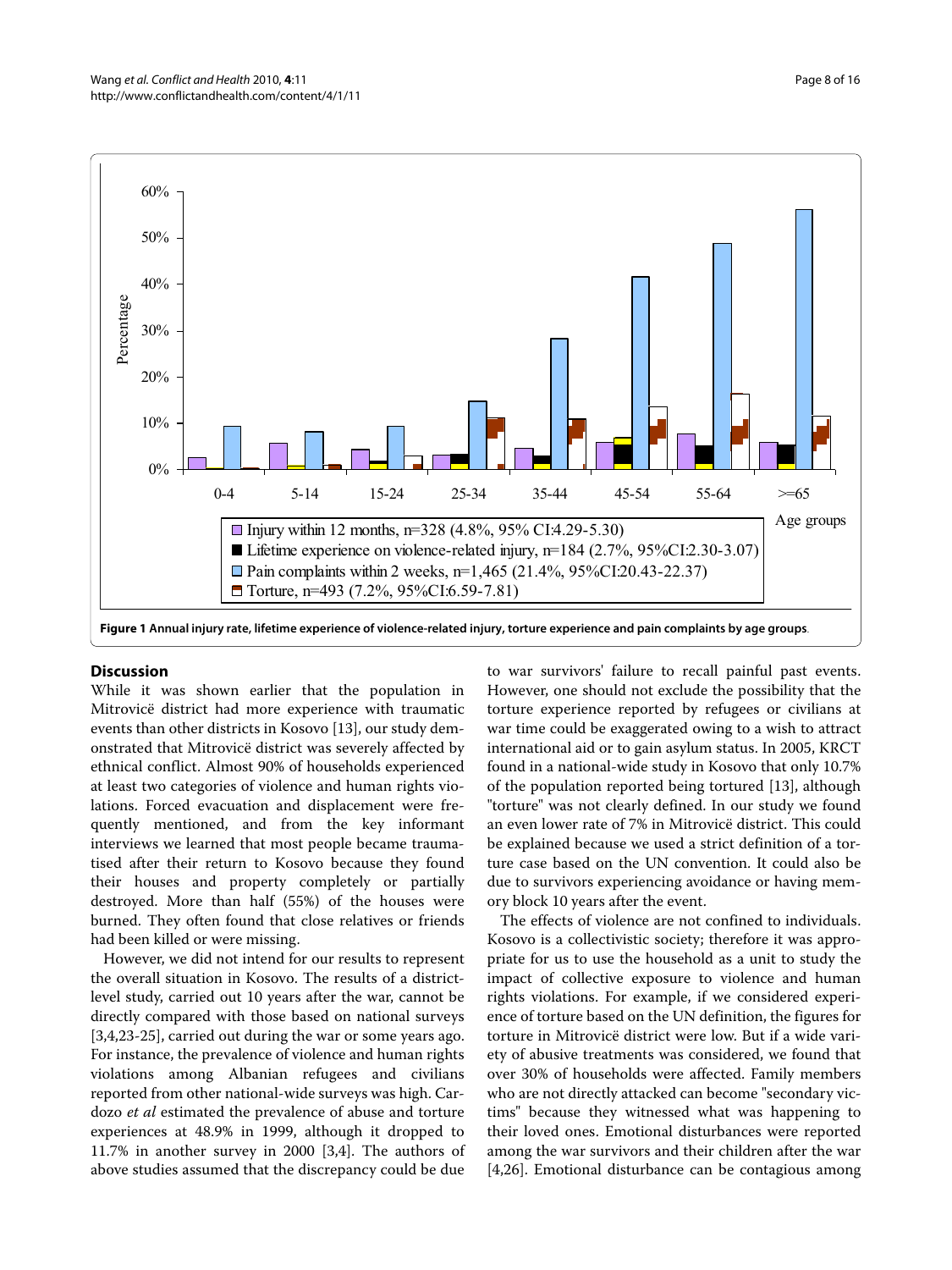<span id="page-8-0"></span>

**Figure 2 The prevalence of pain complaints in a general population. (a) Pain complaints within 2 weeks preceding the survey by sex and age** groups. (b) Pain complaints within 2 weeks preceding the survey by injury within 12 months and age groups. (c) Pain complaints within 2 weeks preceding the survey by lifetime experience of violence-related injury and age groups. (d) Pain complaints within 2 weeks preceding the survey by torture experience and age groups.

family members. Injury and disablement do not disappear with the end of a war, and taking care of an injured or a disabled person at home affects the whole family. When someone lives with persistent pain, everybody in the household shares the burden of the resulting anxiety, stress, sadness and depression. Family members often feel helpless and hopeless about providing care. Healthy family members are overloaded by assuming the duties of the person in pain, and they may leave their jobs to care for the victim, or quit school to meet the financial needs of the family as expenses increase and income declines (Table 6). Eventually more and more family members experience physical or mental pain and the entire family is haunted by the heavy emotional and financial burden. Non-specific pain could be the result of somatic and psychological expressions of emotional distress. Pain complaints increase with age and reach a plateau between the ages of about 45-75 years [[27](#page-15-24)] or mostly of 55-85 years in a general population [[28\]](#page-15-25). We also noted that pain complains increase with age from 35 years in a conflictaffected or repressed population [\[15](#page-15-11)]. Longitudinal evaluation of pain prevalence and the economic impact due to financial burden or job loss in post-war settings is needed. Assessment of quality-of-life of individual victim may provide similar information, but the prevalence of non-specific pain associated with the loss of property or financial burden on a family has never been assessed in a war-affected population, uprooted from the homeland or re-settled in the home country.

The crude mortality rate and under-five mortality rate are both indicators of the general health of a community. In Kosovo, both rates were slightly higher than the average for Serbia in 2007, but were compatible with a reasonable standard of community health. The Political Terror Scale showed that the level of terror declined from the highest level: 5 in 1999-2000 to the lower level: 2 [[14](#page-15-10)] in 2007-2008. Restoring the security and the rule of law in the northern Kosovo can be expected to lower the mortality rate as well. Under-five mortality rate was lower than the crude mortality rate. It could be credited to the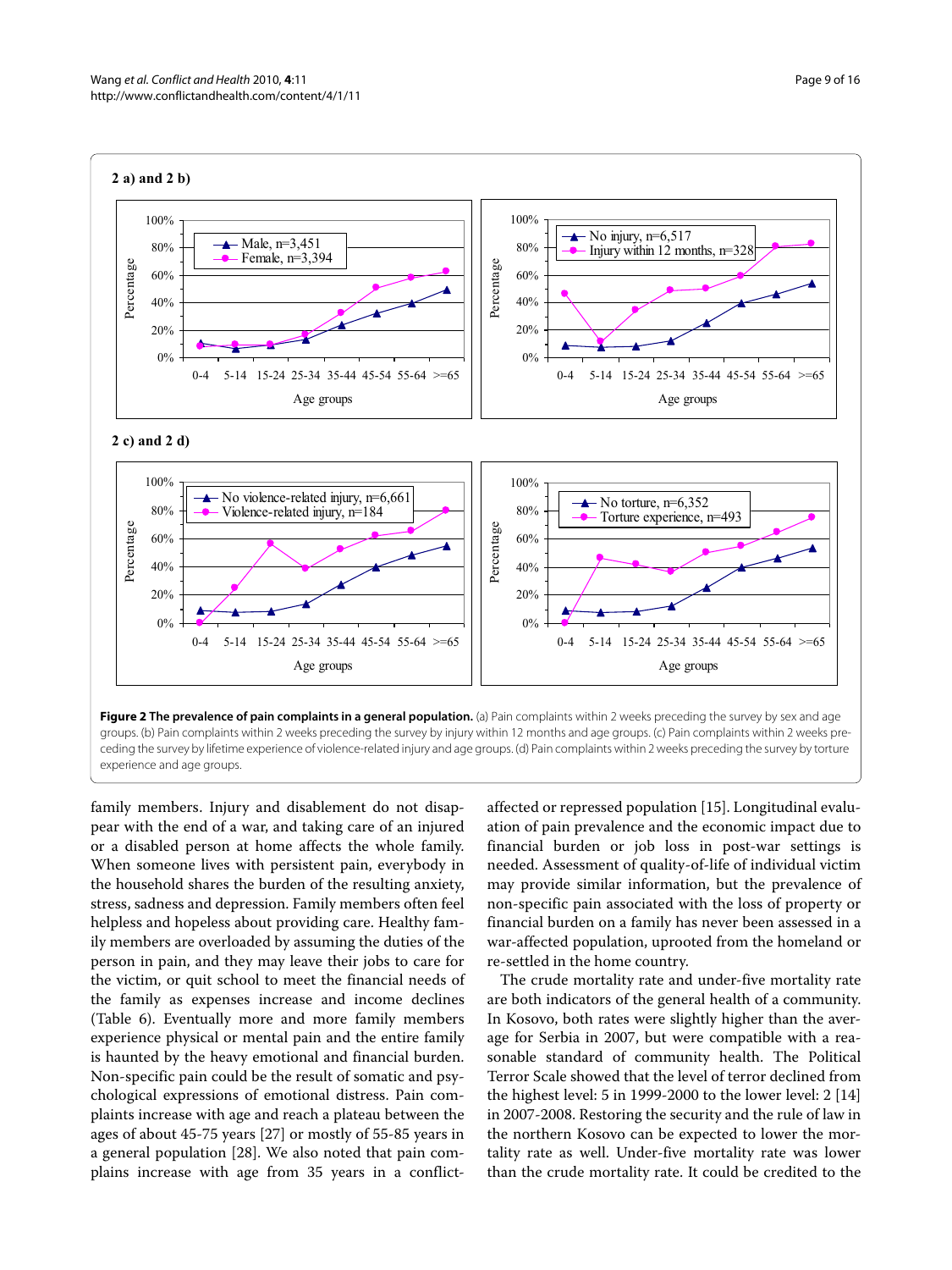#### **Table 3: Prevalence of lifetime violence exposure and human rights violations reported by the sampled households, n = 1115.**

| Household experience (lifetime exposure)                                                                                                         | No. of households (%) |  |  |  |  |
|--------------------------------------------------------------------------------------------------------------------------------------------------|-----------------------|--|--|--|--|
| House search by legal authority or law enforcement agency                                                                                        | 826 (74.1)            |  |  |  |  |
| House occupied by legal authority or law enforcement agency                                                                                      | 494 (44.3)            |  |  |  |  |
| House burned deliberately by police, army or paramilitary or NATO                                                                                | 630 (56.5)            |  |  |  |  |
| Forced evacuation or displacement                                                                                                                | 958 (85.9)            |  |  |  |  |
| Gunshot, shelling or bombing in the neighbourhood                                                                                                | 913 (81.9)            |  |  |  |  |
| Illegal demolition of household property or food supply essential<br>for survival                                                                | 628 (56.3)            |  |  |  |  |
| Family member is missing or becomes disabled due to the war                                                                                      | 105(9.4)              |  |  |  |  |
| Individual experience (lifetime exposure)                                                                                                        | No. of households (%) |  |  |  |  |
| Saw relatives being arrested, assaulted, tortured, humiliated,<br>injured, or killed                                                             | 336 (30.1)            |  |  |  |  |
| Saw friend or neighbour being arrested, assaulted, tortured,<br>humiliated, injured, or killed                                                   | 358 (32.1)            |  |  |  |  |
| Arrest and detention without warrant or order                                                                                                    | 194 (17.4)            |  |  |  |  |
| Forced separation from family members                                                                                                            | 631 (56.6)            |  |  |  |  |
| Kidnapping, trafficking, disappearance                                                                                                           | 92(8.3)               |  |  |  |  |
| Involvement in a combat and cross-fire incidents                                                                                                 | 115(10.3)             |  |  |  |  |
| Extrajudicial execution by law enforcement agency                                                                                                | 67(6.0)               |  |  |  |  |
| Forced labour by law enforcement agency                                                                                                          | 25(2.2)               |  |  |  |  |
| Experience of sexual harassment, molestation, rape or inserting<br>blunt object into genital organ/rectum by member of law<br>enforcement agency | 4(0.4)                |  |  |  |  |
| Torture and other cruel, inhuman or degrading treatment and<br>punishment                                                                        | 347 (31.1)            |  |  |  |  |
| Collective exposure to different categories of violence and<br>human rights violations                                                           | No. of households (%) |  |  |  |  |
| $\Omega$                                                                                                                                         | 48 (4.3)              |  |  |  |  |
| $\mathbf{1}$                                                                                                                                     | 45 (4.0)              |  |  |  |  |
| $2 - 3$                                                                                                                                          | 139 (12.5)            |  |  |  |  |
| $4 - 5$                                                                                                                                          | 274 (24.6)            |  |  |  |  |
| $6 - 7$                                                                                                                                          | 266 (23.9)            |  |  |  |  |
| $8 - 9$                                                                                                                                          | 186 (16.9)            |  |  |  |  |
| $\geq 10$                                                                                                                                        | 157 (14.1)            |  |  |  |  |

country's advanced material and child health care and high coverage of vaccination [[22,](#page-15-18)[29\]](#page-15-26). This pattern is also observed in Croatia and Serbia [\(http://unstats.un.org/](http://unstats.un.org/unsd/default.htm) [unsd/default.htm\)](http://unstats.un.org/unsd/default.htm).

Kosovo has a long history of ethnic conflict; it could be difficult to isolate the impact of war in 1999 on a population in post-war setting although the experience of violence and human rights violations is endogenous, embedded within a complex web of personal, socio-economic and political factors before the war and ten years after the war. The results of the household survey showed that the social or political participation of an Albanian family could mean that family members are more likely to have been targets of the Serbian paramilitary or law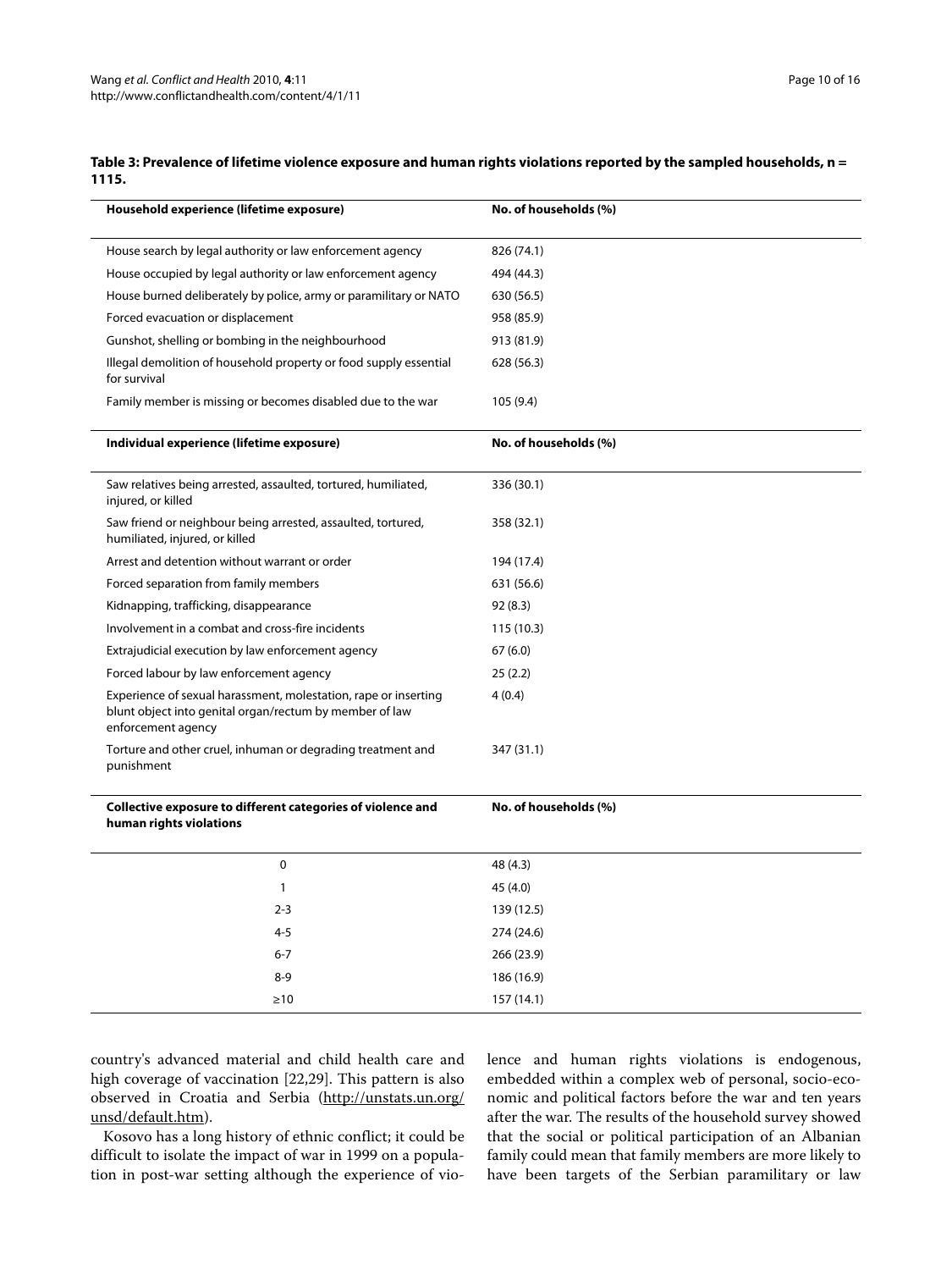| Socio-demographic data                                 | <b>Variables</b>                                                                                 |         | House search by law enforcement agency | House burned deliberately by police, army or<br>paramilitary or NATO |                               |  |
|--------------------------------------------------------|--------------------------------------------------------------------------------------------------|---------|----------------------------------------|----------------------------------------------------------------------|-------------------------------|--|
|                                                        |                                                                                                  | No/Yes  | OR (95%CI) P value                     | No/Yes                                                               | OR (95%CI) P value            |  |
| Municipalities                                         | Mitrovicë                                                                                        | 126/302 | $\mathbf{1}$                           | 214/214                                                              | $\mathbf{1}$                  |  |
|                                                        | Skënderaj                                                                                        | 37/230  | 2.59 (0.79-8.47) $P = 0.11$            | 35/232                                                               | 6.63 (3.05-14.40) $P < 0.001$ |  |
|                                                        | Vushtrri                                                                                         | 126/294 | $0.97$ (0.54-1.76) P = 1.93            | 286/184                                                              | $0.88$ (0.27-2.25) P = 0.64   |  |
| Ethnicity                                              | Albanian                                                                                         | 251/810 | $\mathbf{1}$                           | 450/617                                                              | $\mathbf{1}$                  |  |
|                                                        | Serb                                                                                             | 23/10   | $0.14$ (0.07-0.27) P < 0.001           | 27/6                                                                 | $0.16$ (0.49-0.56) P < 0.005  |  |
|                                                        | <b>Bosniak</b>                                                                                   | 5/1     | $0.06$ (0.04-0.09) P < 0.001           | 3/3                                                                  | $0.73$ (0.42-1.26) P = 0.26   |  |
|                                                        | Turk                                                                                             | 4/5     | 0.40 (0.22-0.70) $P < 0.001$           | 5/4                                                                  | $0.58$ (0.23-1.45) P = 0.25   |  |
| Residential areas                                      | Urban areas                                                                                      | 154/318 | $\mathbf{1}$                           | 188/284                                                              | $\mathbf{1}$                  |  |
|                                                        | Peri-urban                                                                                       | 32/86   | 1.30 (0.72-2.34) $P = 0.38$            | 69/49                                                                | 0.47 (0.23-0.96) $P < 0.05$   |  |
|                                                        | Village                                                                                          | 103/422 | 1.98 (1.05-3.75) $P < 0.05$            | 228/297                                                              | $0.86$ (0.27-2.72) P = 0.80   |  |
| Social participation and<br>interpersonal relationship | No involvement                                                                                   | 274/723 | $\mathbf{1}$                           | 447/550                                                              | $\mathbf{1}$                  |  |
|                                                        | Democratic League of Kosovo (LDK)                                                                | 4/17    | 1.61 (032-8.14) $P = 0.57$             | 13/8                                                                 | $0.50$ (0.122-2.04) P = 0.37  |  |
|                                                        | Democratic Party of Kosovo (PDK)                                                                 | 3/60    | 7.58 (3.32-17.31) P < 0.001            | 9/54                                                                 | 4.88 (1.81-13.17) P < 0.005   |  |
|                                                        | Other political party in Serbia                                                                  | 4/17    | 1.61 (0.50-5.21) $P = 0.426$           | 8/13                                                                 | 1.32 (0.65-2.70) $P = 0.45$   |  |
|                                                        | No involvement                                                                                   | 136/326 | $\mathbf{1}$                           | 201/261                                                              | $\mathbf{1}$                  |  |
|                                                        | Family member has participated in a<br>demonstration, a strike, or a human rights rally          | 153/500 | $1.36(0.95-1.97) P = 0.10$             | 284/369                                                              | $1.00$ (0.77-1.31) P = 1.00   |  |
|                                                        | No involvement                                                                                   | 270/731 | $\mathbf{1}$                           | 443/558                                                              | $\mathbf{1}$                  |  |
|                                                        | Family member has personal financial or political<br>conflict with families of other ethnicities | 19/95   | 1.85 (1.18-2.89) $P < 0.01$            | 42/72                                                                | 1.36 (0.74-2.49) $P = 0.32$   |  |
|                                                        | No involvement                                                                                   | 233/597 | $\mathbf{1}$                           | 388/443                                                              | $\overline{1}$                |  |
|                                                        | Family member worked with Kosovo Liberation<br>Army or militia before or during the war in 1999  | 56/229  | 1.60 (1.19-2.15) $P < 0.005$           | 97/188                                                               | 1.70 (1.09-2.67) $P < 0.05$   |  |

# **Table 4: Variables of lifetime exposure to organised crime, political violence and human rights violations, n = 1115.**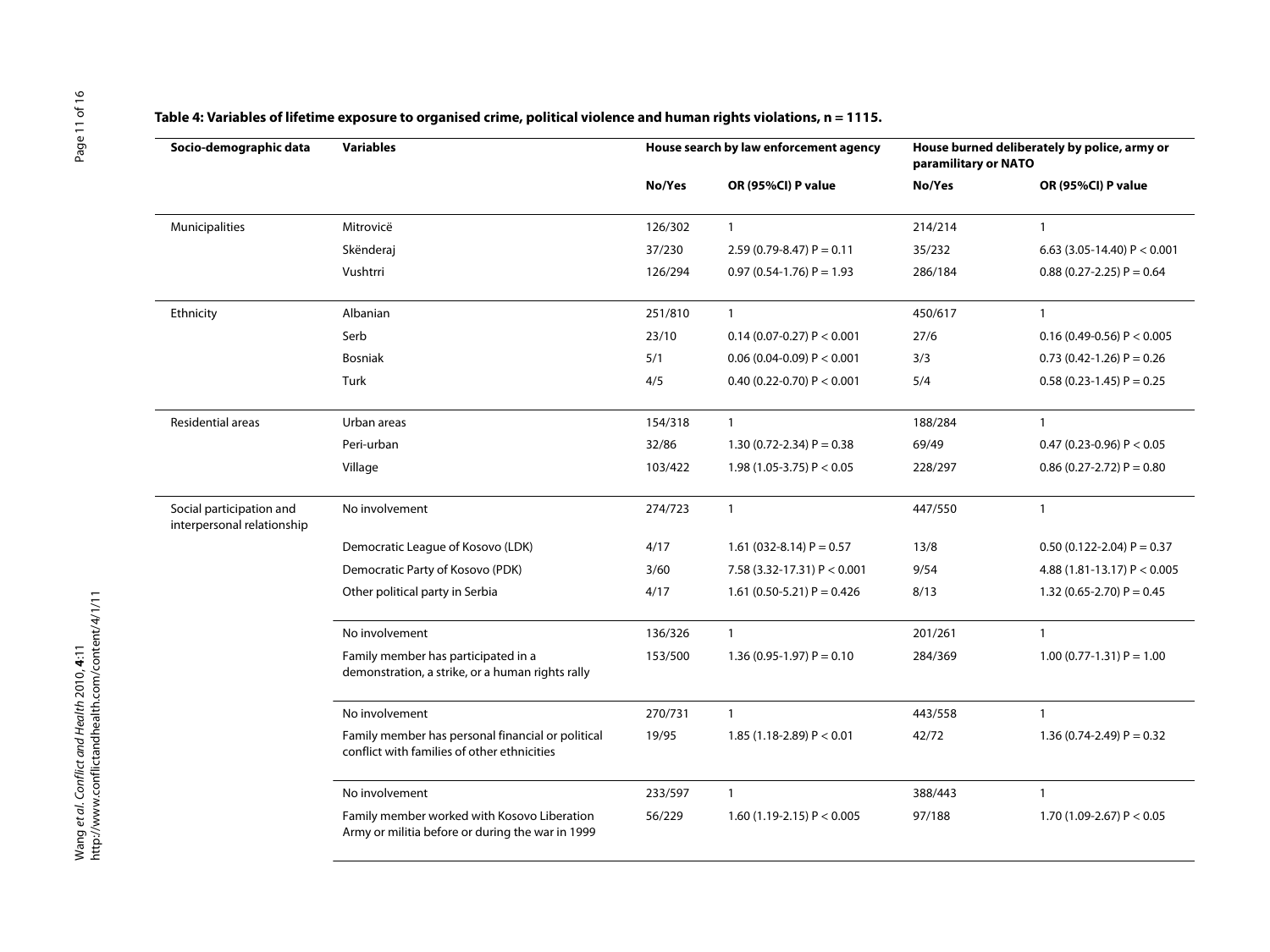|                                                        | No involvement                                                                                   | 281/785 |                              | 458/608 | $\mathbf{1}$                 |
|--------------------------------------------------------|--------------------------------------------------------------------------------------------------|---------|------------------------------|---------|------------------------------|
|                                                        | Family member or friends work with a law<br>enforcement agency before or during the war          | 8/41    | 1.83 (0.64-5.24) $P = 0.26$  | 27/22   | $0.61$ (0.35-1.06) P = 0.08  |
| Municipalities                                         | Mitrovicë                                                                                        | 375/53  | $\mathbf{1}$                 | 397/31  | $\mathbf{1}$                 |
|                                                        | Skënderaj                                                                                        | 236/31  | $0.93$ (0.54-1.60) P = 0.79  | 244/23  | 1.21 (0.93-1.57) $P = 0.17$  |
|                                                        | Vushtrri                                                                                         | 389/31  | $0.56$ (0.32-0.99) P < 0.05  | 407/13  | 0.41 (0.23-0.74) $P < 0.005$ |
| Ethnicity                                              | Albanian                                                                                         | 954/112 | $\mathbf{1}$                 | 1101/66 | $\mathbf{1}$                 |
|                                                        | Serb                                                                                             | 32/1    | $0.26(0.07-3.32)$ P = 0.231  | 32/1    | $0.47$ (0.07-3.32) P = 0.45  |
|                                                        | Bosnian                                                                                          | 6/0     | 0                            | 6/0     | 0                            |
|                                                        | Turk                                                                                             | 8/1     | 1.06 (0.40-2.77) $P = 0.91$  | 9/0     | $\mathbf 0$                  |
| <b>Residential areas</b>                               | Urban areas                                                                                      | 431/41  | $\mathbf{1}$                 | 440/32  | $\mathbf{1}$                 |
|                                                        | Peri-urban                                                                                       | 108/10  | $0.97$ (0.42-2.26) P = 0.95  | 112/6   | $0.74$ (0.25-2.20) P = 0.58  |
|                                                        | Village                                                                                          | 461/64  | 1.46 (0.83-2.56) $P = 0.19$  | 496/29  | $0.80$ (0.44-1.48) P = 0.48  |
| Social participation and<br>interpersonal relationship | No involvement                                                                                   | 899/98  | $\mathbf{1}$                 |         | $\mathbf{1}$                 |
|                                                        | Democratic League of Kosovo (LDK)                                                                | 18/3    | 1.53 (0.61-3.84) $P = 0.37$  | 20/1    | $0.77$ (0.09-6.40) P = 0.81  |
|                                                        | Democratic Party of Kosovo (PDK)                                                                 | 51/12   | 2.16 (1.17-3.97) $P < 0.01$  | 59/4    | 1.04 (0.35-3.06) $P = 0.94$  |
|                                                        | Other political party in Serbia                                                                  | 19/2    | $0.97$ (0.19-4.93) P = 0.97  | 20/1    | $0.77$ (0.09-6.77) P = 0.81  |
|                                                        | No involvement                                                                                   | 435/27  | $\mathbf{1}$                 | 445/17  |                              |
|                                                        | Family member has participated in a<br>demonstration, a strike, or a human rights rally          | 565/88  | 2.51 (1.29-4.89) $P < 0.005$ | 603/50  | 2.17 (1.42-3.32) P < 0.001   |
|                                                        | No involvement                                                                                   | 904/97  | $\mathbf{1}$                 | 944/57  |                              |
|                                                        | Family member has personal financial or political<br>conflict with families of other ethnicities | 96/18   | 1.75 (1.10-2.79) P $< 0.05$  | 104/10  | 1.59 (0.58-4.37) $P = 0.37$  |
|                                                        | No involvement                                                                                   | 766/64  | $\mathbf{1}$                 | 788/42  | $\mathbf{1}$                 |
|                                                        |                                                                                                  |         |                              |         |                              |
|                                                        | Family member worked with Kosovo Liberation<br>Army or militia before or during the war          | 234/51  | 2.61 (1.91-3.56) P < 0.001   | 260/25  | 1.80 (1.03-3.15) $P < 0.05$  |

# **Table 4: Variables of lifetime exposure to organised crime, political violence and human rights violations, n = 1115. (Continued)**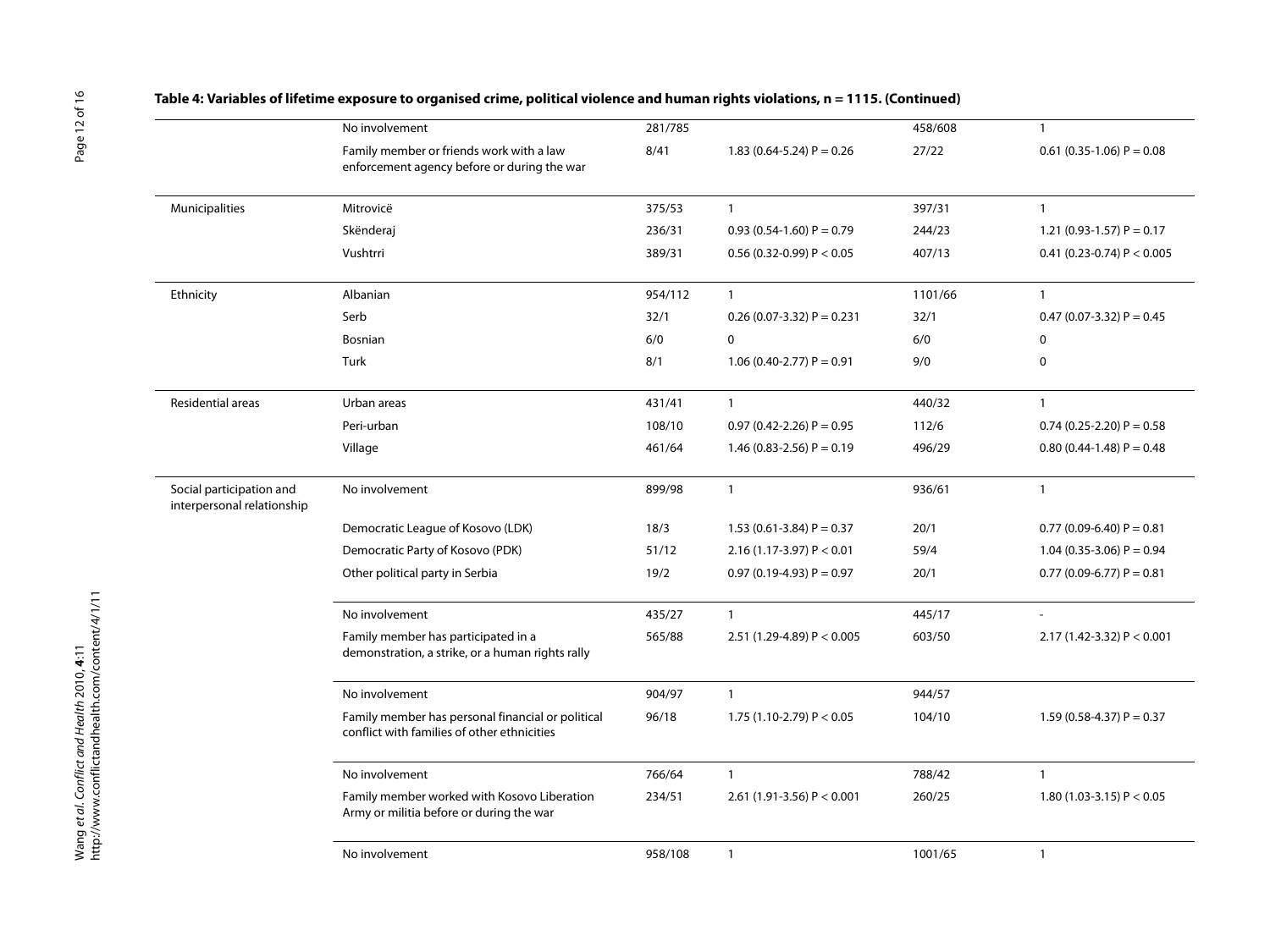|                                                        | Family member or friends work with a law<br>enforcement agency before or during the war          | 42/7    | 1.48 (0.59-3.73) $P = 0.41$  | 47/2    | $0.66$ (0.23-1.88) P = 0.43  |
|--------------------------------------------------------|--------------------------------------------------------------------------------------------------|---------|------------------------------|---------|------------------------------|
| Municipalities                                         | Mitrovicë                                                                                        | 331/97  | $\mathbf{1}$                 | 274/154 | $\mathbf{1}$                 |
|                                                        | Skënderaj                                                                                        | 217/50  | $0.79$ (0.52-1.18) P = 0.24  | 168/99  | $1.05$ (0.83-1.33) P = 0.70  |
|                                                        | Vushtrri                                                                                         | 373/47  | 0.43 (0.26-0.70) $P < 0.001$ | 326/94  | $0.51$ (0.35-0.75) P < 0.001 |
| Ethnicity                                              | Albanian                                                                                         | 875/192 | $\mathbf{1}$                 | 724/343 | $\mathbf{1}$                 |
|                                                        | Serb                                                                                             | 32/1    | $0.14$ (0.02-1.34) P = 0.09  | 30/3    | $0.21$ (0.06-0.78) P < 0.05  |
|                                                        | Bosnian                                                                                          | 6/0     | 0                            | 6/0     | $\Omega$                     |
|                                                        | Turk                                                                                             | 8/1     | $0.57$ (0.24-1.38) P = 0.2   | 8/1     | $0.26$ (0.11-0.63) P < 0.005 |
| Residential areas                                      | Urban areas                                                                                      | 394/78  | $\mathbf{1}$                 | 321/151 | $\mathbf{1}$                 |
|                                                        | Peri-urban                                                                                       | 89/29   | 1.65 (1.06-2.56) $P < 0.05$  | 78/40   | 1.09 (0.63-1.90) $P = 0.76$  |
|                                                        | Village                                                                                          | 438/87  | $1.00$ (0.55-1.82) P = 0.99  | 369/156 | $0.90(0.52 - 1.54) P = 0.70$ |
| Social participation and<br>interpersonal relationship | No involvement                                                                                   | 830/167 | $\mathbf{1}$                 | 696/301 | $\mathbf{1}$                 |
|                                                        | Democratic League of Kosovo (LDK)                                                                | 17/4    | 1.17 (0.51-2.71) $P = 0.72$  | 15/6    | $0.92$ (0.34-2.53) P = 0.88  |
|                                                        | Democratic Party of Kosovo (PDK)                                                                 | 44/19   | 2.15 (1.24-3.71) $P < 0.01$  | 34/29   | 1.97 (1.03-3.79) $P < 0.05$  |
|                                                        | Other political party in Serbia                                                                  | 18/3    | $0.83$ (0.19-3.61) P = 0.80  | 12/9    | 1.73 (0.80-3.77) $P = 1.64$  |
|                                                        | No involvement                                                                                   | 419/43  | $\mathbf{1}$                 | 366/96  | $\mathbf{1}$                 |
|                                                        | Family member has participated in a<br>demonstration, a strike, or a human rights rally          | 502/151 | 2.93 (2.14-4.02) $P < 0.001$ | 402/231 | 1.57 (1.53-3.30) $P < 0.001$ |
|                                                        | No involvement                                                                                   | 840/161 | $\mathbf{1}$                 | 709/292 | 1                            |
|                                                        | Family member has personal financial or political<br>conflict with families of other ethnicities | 81/33   | 2.13 (1.43-3.16) $P < 0.001$ | 59/55   | 2.26 (1.71-2.99) $P < 0.001$ |
|                                                        | No involvement                                                                                   | 709/121 | $\mathbf{1}$                 | 593/237 | $\mathbf{1}$                 |
|                                                        | Family member worked with Kosovo Liberation<br>Army or militia before or during the war in 1999  | 212/73  | 2.02 (1.31-3.10) $P < 0.001$ | 175/110 | 1.57 (1.14-2.18) $P < 0.01$  |
|                                                        | No involvements                                                                                  | 887/179 | $\mathbf{1}$                 | 738/328 | $\mathbf{1}$                 |
|                                                        | Family member or friends work with a law<br>enforcement agency before or during the war          | 34/15   | 2.19 (1.19-4.01) $P < 0.05$  | 30/19   | 1.43 (0.79-2.58) $P = 0.24$  |

# **Table 4: Variables of lifetime exposure to organised crime, political violence and human rights violations, n = 1115. (Continued)**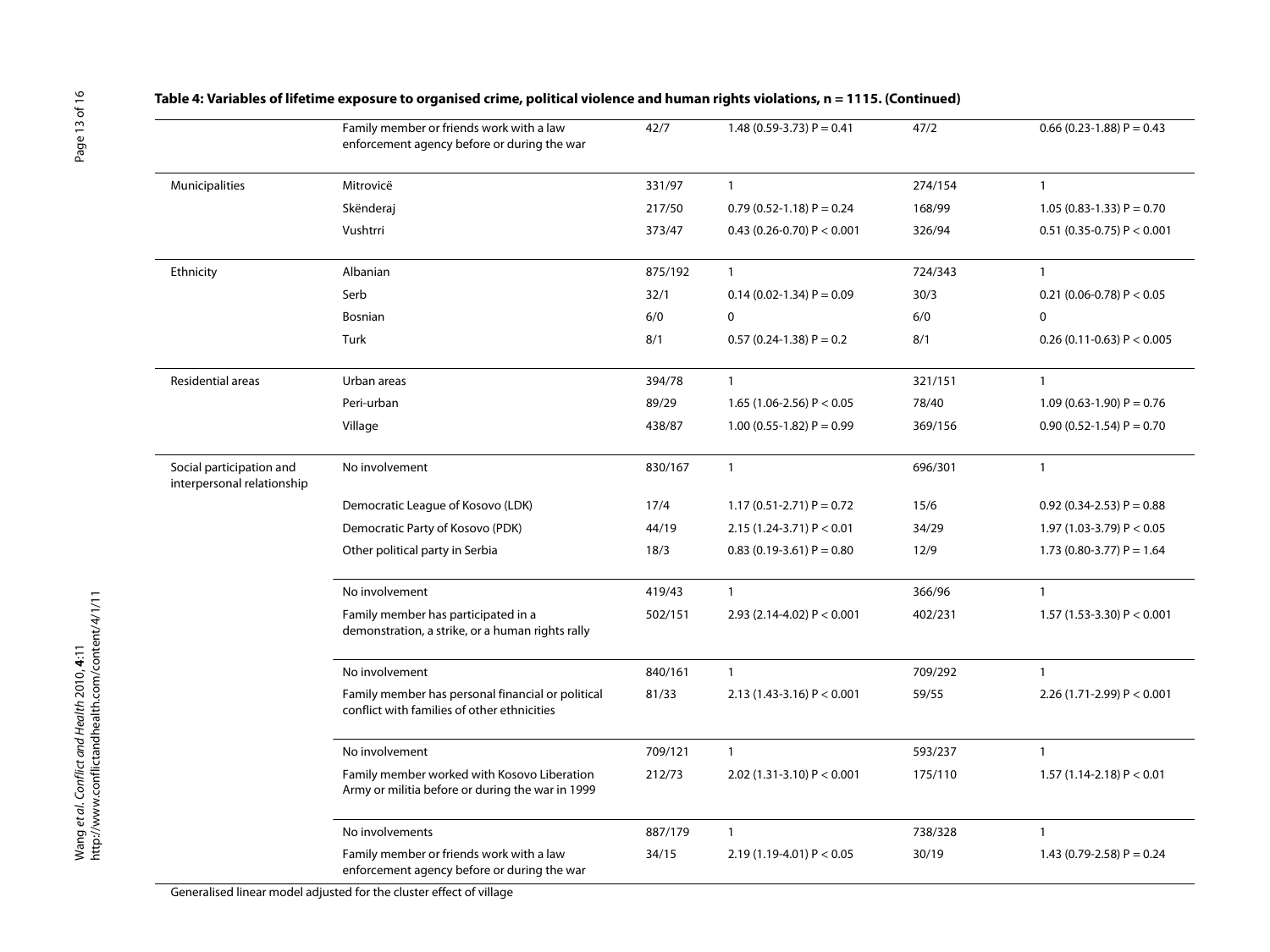|                                                                   | <b>Proportion of family</b><br>members with injury<br>within 12 months<br>preceding the survey | <b>Proportion of family</b><br>members reported lifetime<br>exposure to violence-<br>related injury | <b>Proportion of family</b><br>members with pain<br>complaints within 2 weeks |  |  |
|-------------------------------------------------------------------|------------------------------------------------------------------------------------------------|-----------------------------------------------------------------------------------------------------|-------------------------------------------------------------------------------|--|--|
| <b>Variables</b>                                                  | Coef (P value)                                                                                 | Coef (P value)                                                                                      | Coef (P value)                                                                |  |  |
| Less than 4 categories of violence<br>and human rights violations |                                                                                                |                                                                                                     |                                                                               |  |  |
| 4-7 categories of violence and<br>human rights violations         | 1.45 ( $P < 0.05$ )                                                                            | $0.70$ (P $< 0.05$ )                                                                                | $1.70 (P = 0.186)$                                                            |  |  |
| $\geq$ 8 categories of violence and<br>human rights violations    | 3.04 ( $P < 0.005$ )                                                                           | 5.32 ( $P < 0.001$ )                                                                                | 9.64 (P < 0.001)                                                              |  |  |

enforcement agencies. Political involvement as a risk factor for OPV and human rights violations has also been reported in other locations [\[30](#page-15-27)[-33](#page-15-28)]. On another hand, it is notable that in the politically involved families, the proportion of family members with pain complaints within two weeks was lower. It has been shown in other settings that patterns of social or political participation of a victim of politically-motivated violence can affect the rehabilitation process [[16,](#page-15-12)[34\]](#page-15-29). Dimensions of empowerment such as self-determination, social inclusion and participation, as well as ability to influence or control one's life and environment have implications for the general health and well-being of a population affected by ethnic or political conflicts. Ethnic, political, and spiritual perspectives may affect symptoms, coping patterns and healing process as well [[10\]](#page-15-7). The Kosovo's unilateral declaration of independence in February 2008 was regarded as a final victory over Serbia. Anyone who made sacrifices for their political claims has been rewarded by this act to some extent and their family members could be emotionally inspired as well. There is also the possibility that families involved with the ruling political party may have better access to financial resources or humanitarian aid.

The Serb population was probably under-sampled in our survey. It is hard to estimate this effect precisely, since there is no reliable figure for the size of the Serb population in Kosovo. We did find that many Serbs who were registered in the census had apparently left "mixed villages" in Albanian-dominated areas. Non-Serb interviewers were chased out from an isolated Serbian village, Bivolak, surrounded by the Albanian villages in Vushtrri municipality. Although Serb victims were invited, no Serbs attended the subsequent mobile clinics, perhaps because they were only deployed in Albanian-dominated areas. Ethnic segregation in Kosovo post-war healthcare system has been observed [\[35\]](#page-15-30). While some of the politically motivated Kosovo Albanians seem to be inspired by the change of the political landscape, it is unclear what level of difficulty and anxiety the Serbs may have in

adjusting from being a majority to becoming a minority, with the resulting change in identity, during the Kosovo nation-building process. However, policy makers need to be aware of what factors might pose a challenge to reconciliation and reintegration and what can be a trigger for future violent clashes. Further study focusing on mental health of Serb population living in the post-war Kosovo is needed.

#### **Limitations**

The main limitation of this study is the cross-sectional and retrospective nature of the survey. The information on violence and trauma was self-reported. Selection bias existed as we only interviewed household heads or their spouses, and they may not necessarily know everything about the family members, especially as regards the perception of physical and mental pain, which is highly subjective with high inter-household variability. Memory bias is a potential limitation for war survivors, although major events happened around 10 years ago, and a 10 year-recall is considered reliable among general populations without post-trauma stress disorder [[36,](#page-15-31)[37\]](#page-15-32). Memory block and avoidance symptom may have accounted for the very low reporting of sexual crimes. We believe that it was more socially acceptable to report sexual crime during the war or immediately afterwards, whereas in a post-war setting they are likely to remain unrevealed for years, because the victims want to regain a normal life. A further limitation is that the Serb population was likely under-sampled in our survey. Since many Serbs in this area have emigrated, it is difficult to have a good estimate of Serb population. The fact that the sample population was limited to a major ethnic group in one district in Kosovo further limited the generalizability of our findings to other ethnic groups and other districts.

#### **Conclusions**

The study examined the long-lasting effects of ethnical conflict on health and financial burden from the family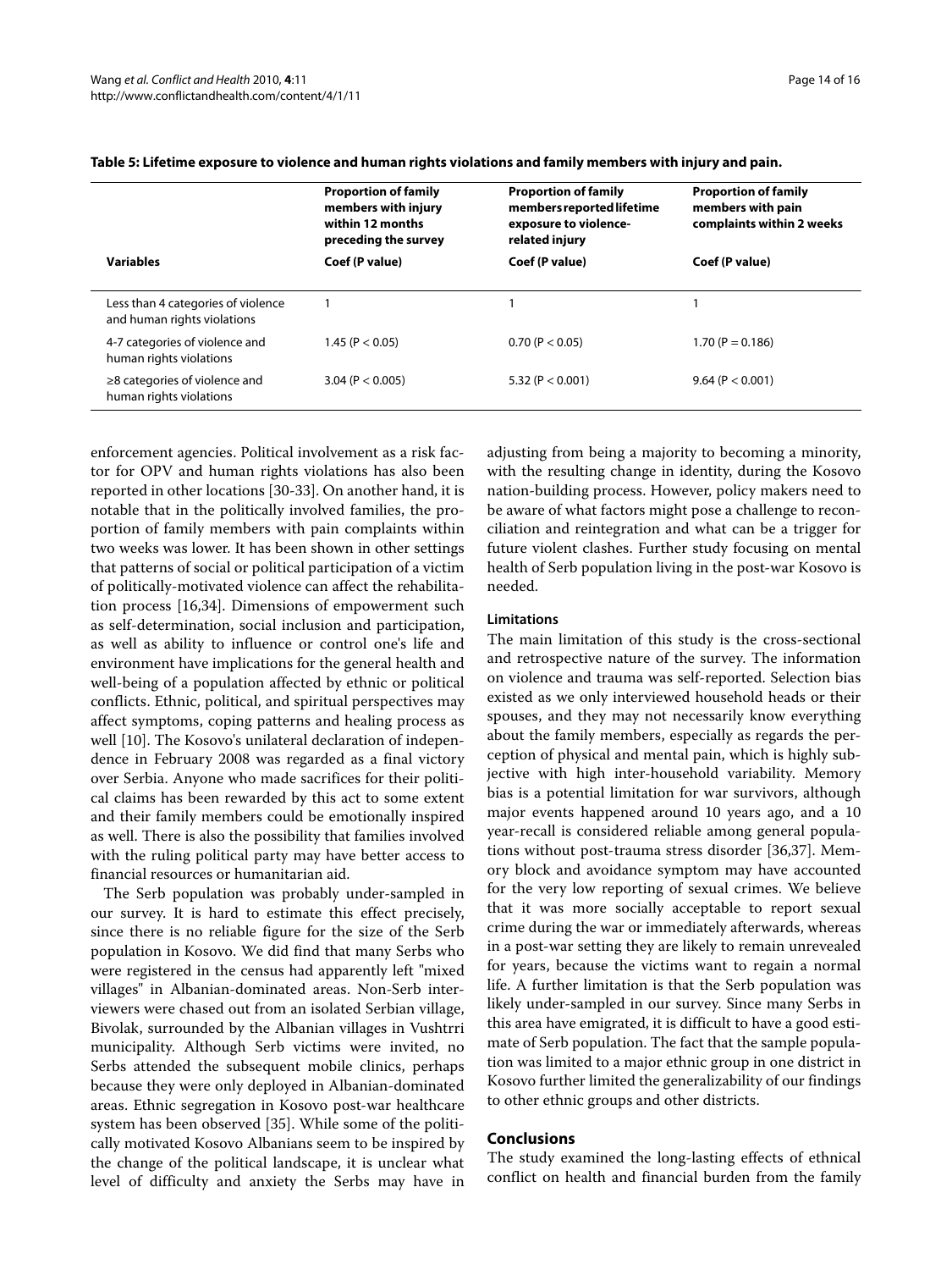| <b>Financial and social burden</b>                                | Household income declines due to the injury<br>of family member |                                                                        |                  | Family borrows money to pay for medication<br>or to make up for the loss of income                            |      |     |                     |         |
|-------------------------------------------------------------------|-----------------------------------------------------------------|------------------------------------------------------------------------|------------------|---------------------------------------------------------------------------------------------------------------|------|-----|---------------------|---------|
| <b>Items</b>                                                      | No                                                              | Yes                                                                    | OR (95% CI)      | P value                                                                                                       | No   | Yes | OR (95% CI)         | P value |
| Less than 4 categories of violence and<br>human rights violations | 204                                                             | 28                                                                     | 1                |                                                                                                               | 211  | 21  | $\mathbf{1}$        |         |
| $\geq$ 4 categories of violence and human<br>rights violations    | 681                                                             | 202                                                                    | 1.94 (1.10-3.43) | < 0.05                                                                                                        | 689  | 194 | $2.60(1.63 - 4.24)$ | < 0.001 |
| Total                                                             | 885                                                             | 230                                                                    |                  |                                                                                                               | 900  | 215 |                     |         |
| <b>Financial and social burden</b>                                |                                                                 | Family member stops working in order to take<br>care of injured person |                  | Family member stops schooling in order to<br>take care of injured person or make up for the<br>loss of income |      |     |                     |         |
| <b>Items</b>                                                      | No                                                              | Yes                                                                    | OR (95% CI)      | P value                                                                                                       | No   | Yes | OR (95% CI)         | P value |
| Less than 4 categories of violence and<br>human rights violations | 224                                                             | 8                                                                      | 1                |                                                                                                               | 230  | 2   | 1                   |         |
| $\geq$ 4 categories of violence and human<br>rights violations    | 806                                                             | 77                                                                     | 2.90 (1.40-6.00) | < 0.005                                                                                                       | 848  | 35  | 9.03(1.83-44.44)    | < 0.01  |
| Total                                                             | 1030                                                            | 85                                                                     |                  |                                                                                                               | 1078 | 37  |                     |         |

#### **Table 6: Financial and social burden due to an injury event, n = 1115.**

Generalised linear model adjusted to robust effect of cluster, residence location, number of family members, ethnicity, marital status, occupation of head of household, household income per month

and collective aspects rather than from the individual aspect. Crude mortality rate, under-five mortality rate and annual injury rate in Mitrovicë district were low. Nevertheless, one fifth of the population had pain complaints reflecting the long-term impact. We discussed the risk factors for victimisation during an ethnic conflict, and we identified a variety of factors related to the proportion of family members with pain complaints. Higher level of lifetime exposure to violence, higher proportion of family members reporting lifetime violence-related injury and pain complaints and family's financial burden were found to be inter-correlated.

It is a big challenge to conduct research on conflictrelated subjects in a society that is still polarised. In Mitrovicë district, both sides were still full of anger and often made accusations against each other, even 10 years after the war. It is essential to conduct population-based studies which can reflect and observe the changes in general health indicators, public attitude, physical, psychological or emotional needs of all the groups involved while implementing rehabilitation and re-integration programs in a post-war setting.

#### **List of abbreviations**

KFOR: Kosovo Force; KRCT: Kosova Rehabilitation Centre for Torture Victims; OSCE: Organization for Security and Co-operation in Europe; OPV: Organised crime and political violence; NATO: North Atlantic Treaty Organization; NGOs: Non-governmental organisations; LDK:

Democratic League of Kosovo; PDK: Democratic Party of Kosovo; RCT: Rehabilitation and Research Centre for Torture Victims; UNICEF: United Nations Children's Fund; UNMIK: United Nations Mission in Kosovo; WHO: World Health Organization.

#### **Competing interests**

The authors have no competing interests. The study was funded by the Novo Nordisk Research Foundation. The sponsor had no role in the study design, data collection and analysis, data interpretation and preparation of the report.

#### **Authors' contributions**

SW participated in the design of the study, conducted the field work, analysed and interpreted data and drafted the manuscript. MS, FR, and LB assisted in data collection, field coordination and supervision. JMO participated in the conception of the work, helped to draft the manuscript and revised it critically at all stages. All the authors read and approved the final manuscript.

#### **Acknowledgements**

This report is dedicated to the victims and their families who participated in the study. We acknowledge Kosova Rehabilitation Centre for Torture Victims (KRCT) and Danish Refugee Council for their coordination and logistical support. We would like to thank Dr. Florentina Salihu, School of Medicine, University of Pristina, Berina Rexhaj, Salije Veliji, Besart Gashi, and Shukrije Koprani from department of Psychology, University of Pristina, who played a critical role in the field. Special thanks go to Jennifer Jenkins and Andrei Chirokolava for their input on editing.

#### **Author Details**

1Rehabilitation and Research Centre for Torture Victims (RCT), Copenhagen, Denmark, 2Kosova Rehabilitation Centre for Torture Victims (KRCT), Pristina, Kosovo and 3Department of Psychology, University of Pristina, Kosovo

Received: 20 October 2009 Accepted: 28 May 2010 Published: 28 May 2010